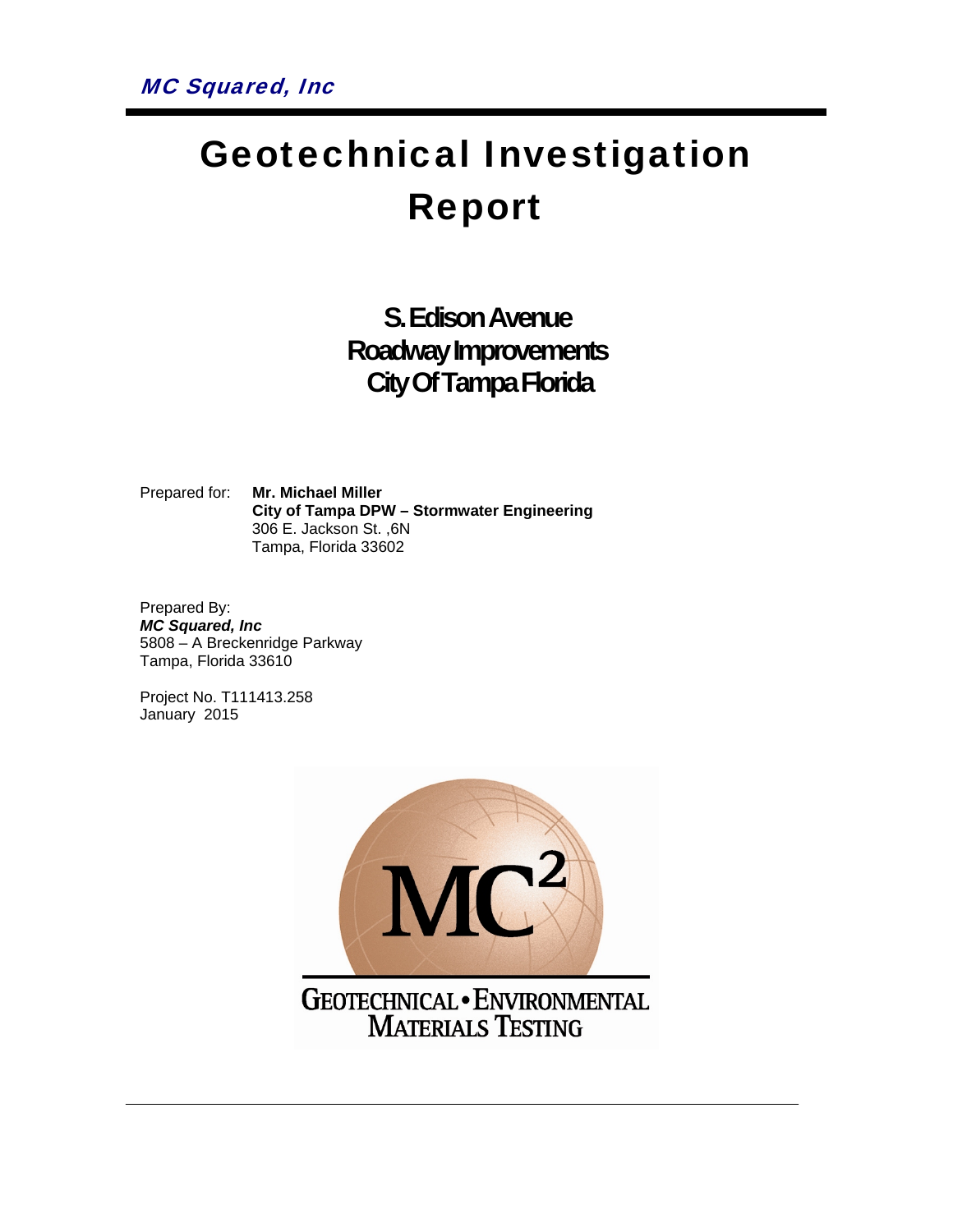

January 14, 2015

Mr. Michael Miller City of Tampa DPW – Stormwater Engineering 306 E. Jackson st., 6N Tampa, FL 33602

#### **Additional Geotechnical Engineering Services S. Edison Avenue Drainage Improvements Phase 1 City of Tampa, Florida MC**<sup>2</sup>  **Project Number T111413.258**

MC Squared, Inc. (MC<sup>2</sup>) has performed additional geotechnical engineering services for the referenced project. The results of this exploration, together with our recommendations, are included in the accompanying report.

Often, because of design and construction details that occur on a project, questions arise concerning subsurface conditions. **MC2** will be pleased to continue our role as geotechnical consultants during the construction phase of this project.

We trust that this report will assist you in the design and construction of the proposed project. We appreciate the opportunity to be of service on this project. Should you have any questions, please do not hesitate to contact us.

Respectfully submitted,  $MC<sup>2</sup>$ 

William P. Rovira IV, PE C. Rees Nickerson, PE Project Manager Senior Engineer Senior Engineer Florida PE No. 74586 Florida PE No. 35792

C. Rees Nickerson

*5808-A Breckenridge Parkway, Tampa, Florida 33610 Phone (813) 623-3399, Fax (813) 623-6636 www.mc2engineers.com*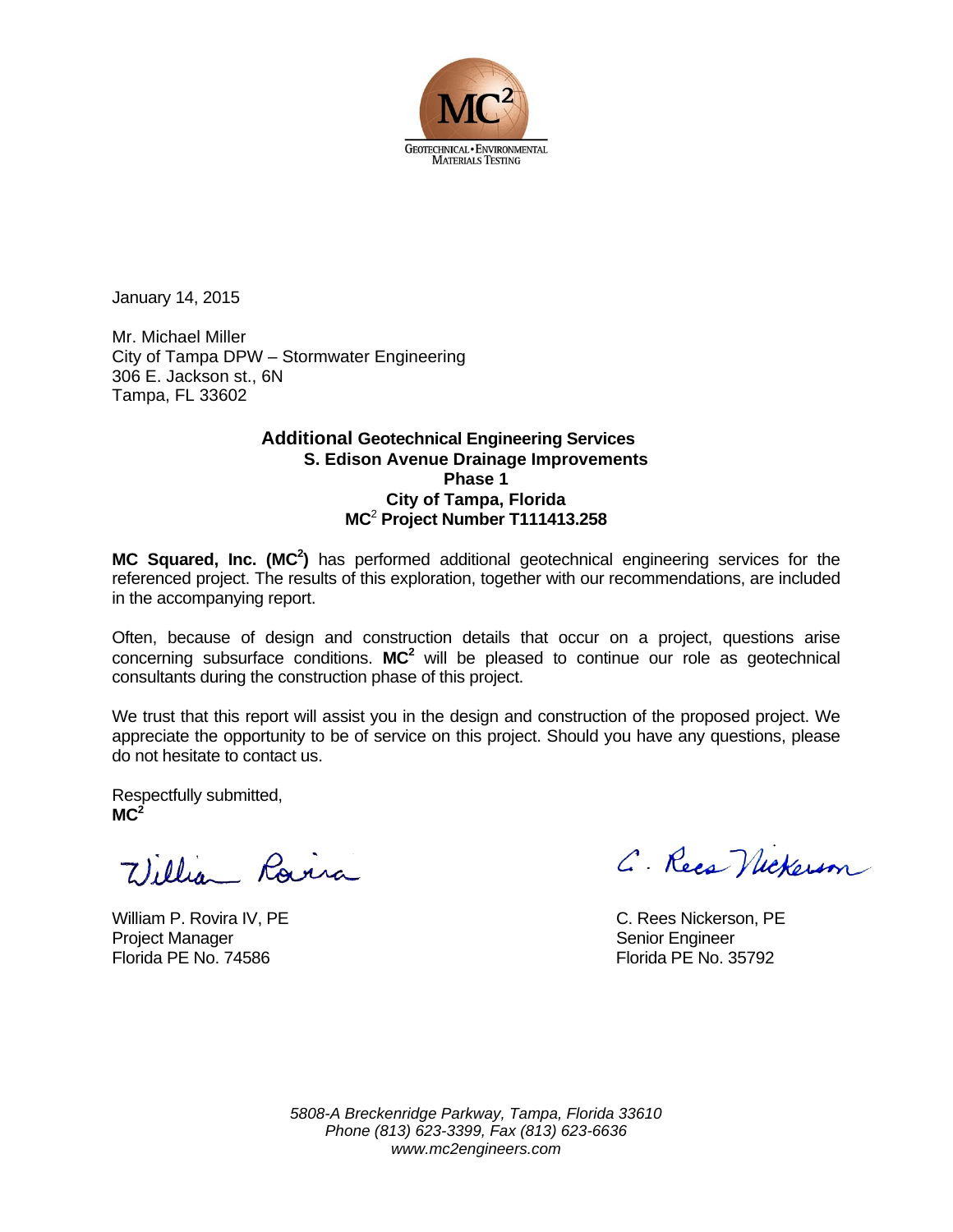#### **TABLE OF CONTENTS**

#### **APPENDIX**

Summary of Laboratory Test Results - Table 1 Boring Location/ - Sheet 1<br>Report of Core Borings - Sheet 2<br>Underdrain Cross Section and Details - Sheet 3 Grain Size Graphs<br>Summary of Hydraulic Conductivity (K) Values - Table 2 Test Procedures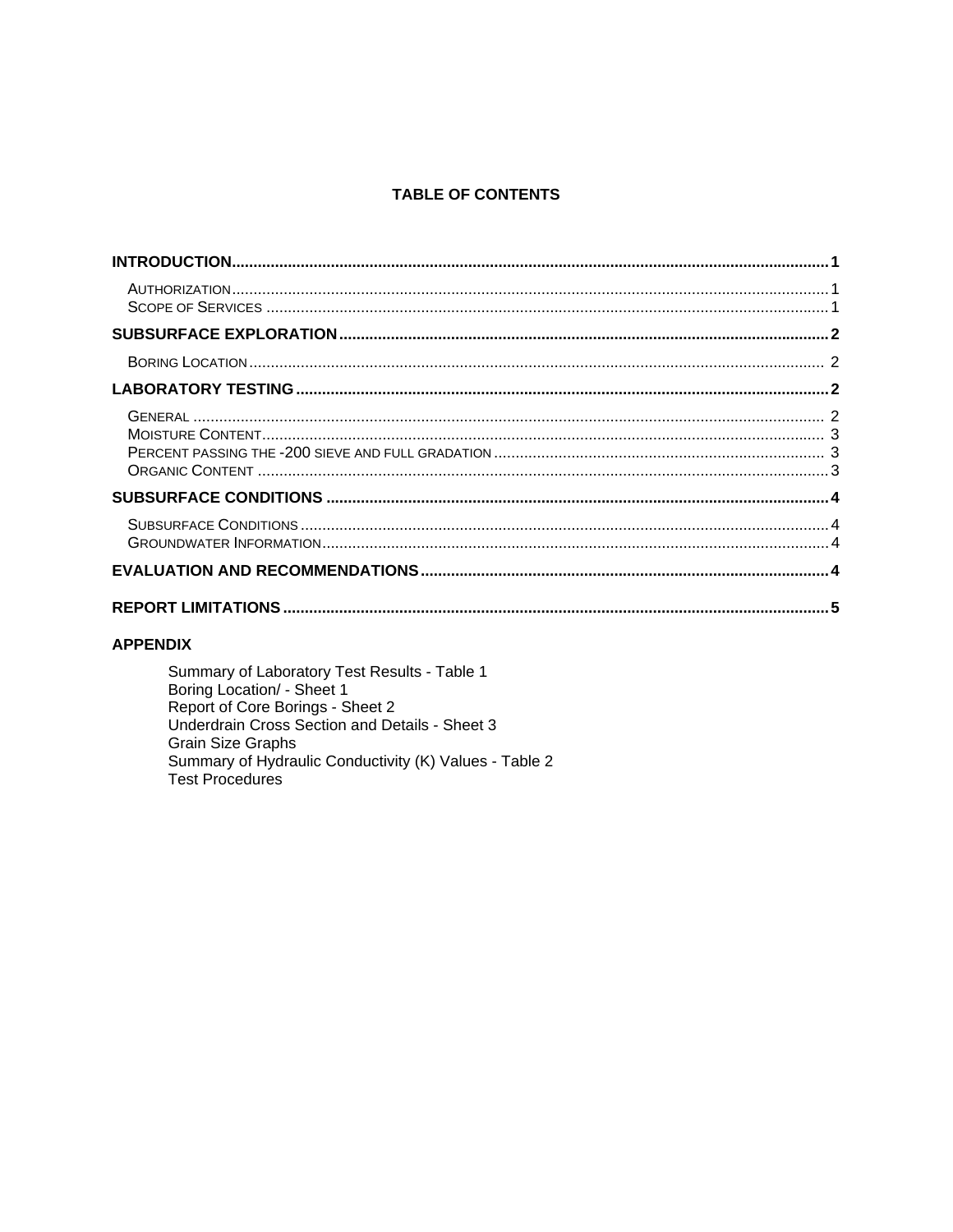#### **GEOTECHNICAL ENGINEERING SERVICES REPORT**

#### **INTRODUCTION**

#### *Authorization*

This report presents the findings of our shallow subsurface investigation to provide underdrain design parameters for the City of Tampa, Florida. The services for this project were performed in general accordance with our Proposal T111413.258 dated December 4, 2014. Authorization to perform our services was in the form of acceptance of our proposal by Ms. Barbara Graves, **City of Tampa DPW –Stormwater Engineering**.

#### **PROJECT INFORMATION**

Project information has been provided by Ms. Barbara Graves and Mr. Michael Miller of the **City of Tampa Stormwater Division** through email and telephone. The main issue is the groundwater seepage that exits at the ground surface and pavement surface along the sidewalks and the street curbs. Arehna Engineers, Inc. addressed the seepage problems in a report dated December 30, 2013. In their report they recommended rebuilding the roadway and installing conventional roadside underdrains to intercept the groundwater seepage.

MC2 was requested to perform borings in the roadway to address rebuilding the roadway as recommended by Ahrena Engineers. MC2 completed that study and submitted a report dated May 12, 2014 in which we addressed pavement concerns and addressed the presence of buried organic soils to be dealt with during underdrain construction. The existing pavement is functional. Our previous asphaltic concrete cores indicate a substantial pavement thickness. In our opinion, when underdrains are installed to draw down the groundwater level below the pavement surface further pavement distress should be minimized. Therefore, this additional report addresses the possibility of moving the proposed underdrains to be constructed from under the curbs to beneath the sidewalks along each side of Edison Avenue and not rebuilding the roadway.

It was the intent of this investigation to perform subsurface borings and collect soil samples for testing to determine the composition of the existing shallow subsurface soils and estimate the soil permeability so that underdrains could be sized and located to intercept the groundwater flow along the sidewalks and roadway curbs

#### *Scope of Services*

The purpose of these services was to assess the existing shallow subsurface conditions along S. Edison Avenue extending south from W. Inman Avenue to Bayshore Blvd.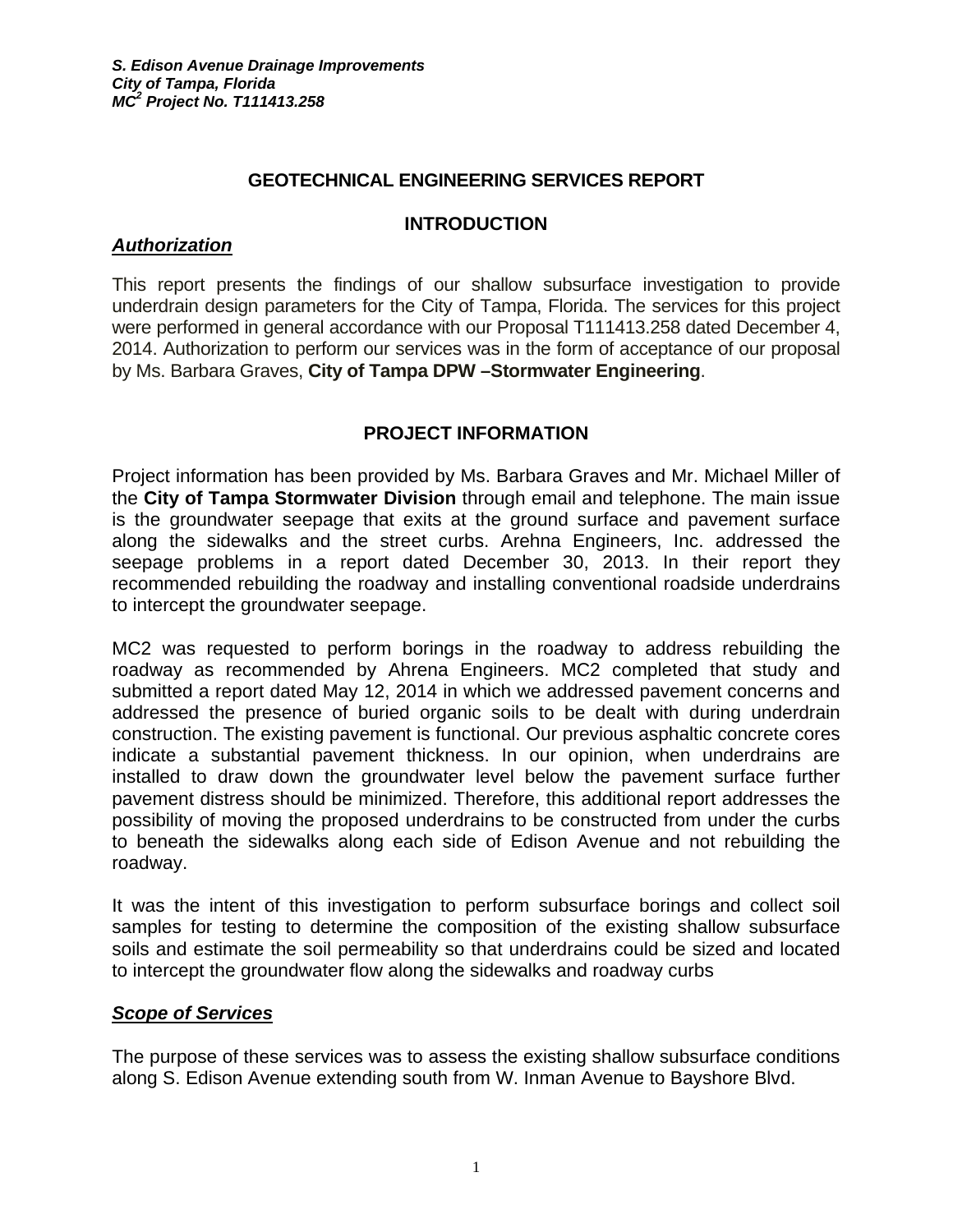Specifically, the scope of the exploration and analysis included the following:

- 1. Drilled a total of ten (10) power auger borings to a depth of 10 feet. The borings were located in the grassed areas between the existing sidewalks and the curbs. Soil samples were obtained for each foot of soil penetrated.
- 2. Visually examined all recovered soil samples in the laboratory. Performed laboratory testing to classify the soils and determine the gradation of the soils retained on the 200 sieve. We completed 10 full gradation tests on samples retained from the power auger borings.

The information generated from the borings is presented this report. The information includes the encountered water table, the laboratory test results, the estimated permeability based on calculations from the gradation test results as well as a discussion of the design and installation of the underdrains and our estimates of the cone of influence for the underdrain system.

## **SUBSURFACE EXPLORATION**

The auger boring soil profiles are included on the **Boring Location**/**Report of Core Borings, Sheet 1 in the Appendix of this report.** 

#### *Boring Locations*

The locations of the 10 auger borings were selected by  $MC^2$  to evaluate the variation of soil conditions along the proposed underdrain alignment**.** The site plan indicating the approximate boring locations is presented in **Sheet 1** in the **Appendix** of this report.

#### *Auger Borings*

The auger borings were drilled by advancing a 4 inch diameter helical flight auger powered by a track mounted drill rig. The auger was advanced into the subsurface and after stopping rotation was vertically pulled up to above the ground surface where soil samples were collected from the auger flights for each foot of penetration.

## **LABORATORY TESTING**

## *General*

The soil samples were transported to our laboratory and were visually classified by a Geotechnical Engineer in general accordance with the American Society of Testing and Materials (ASTM) test designation D-2488, titled "Description and Identification of Soils (Visual-Manual Procedure)". The Unified Soil Classification was used for soil classification. The initial classification was based on visual observations and the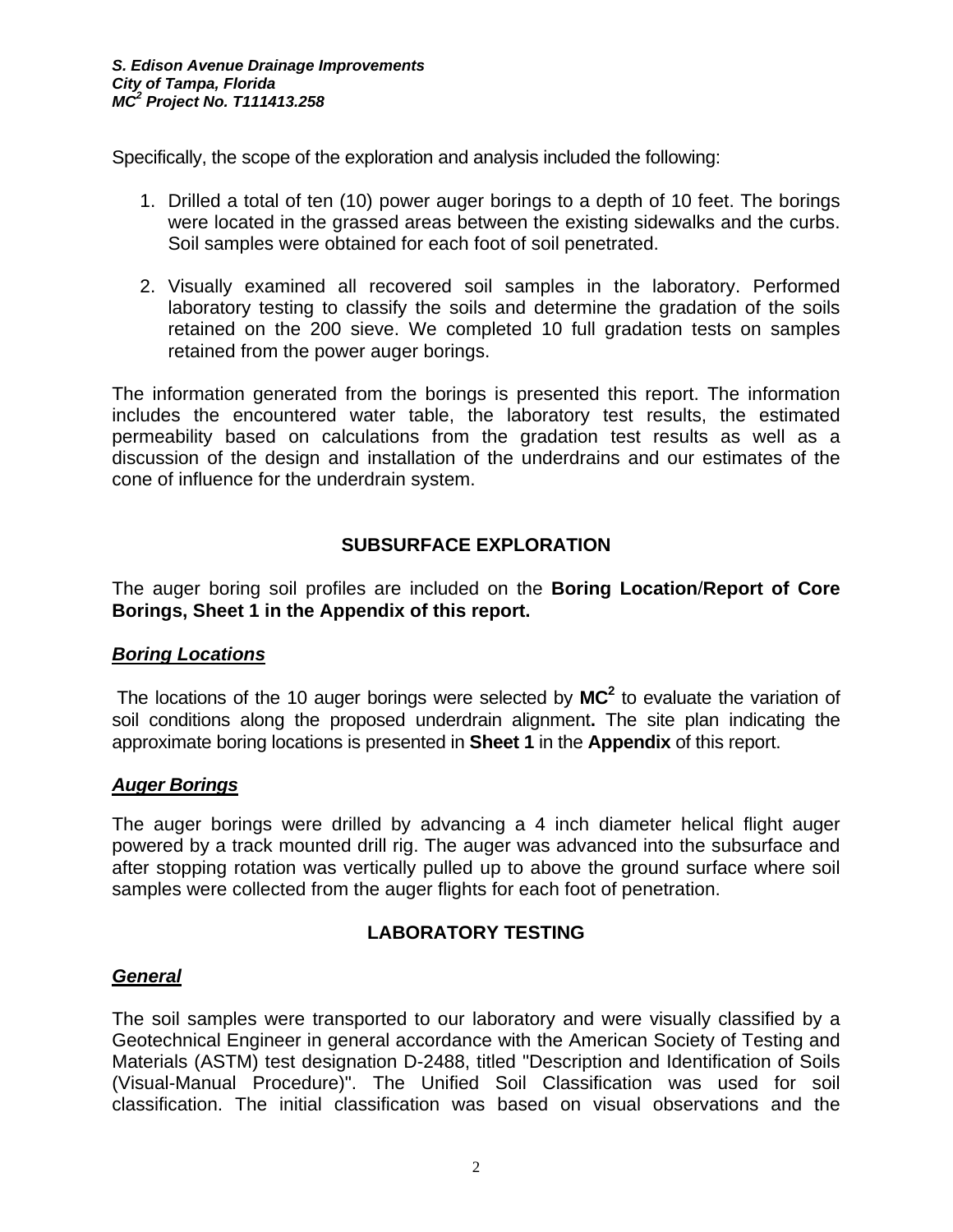laboratory tests were used to confirm the initial classification. A laboratory testing program was performed on selected representative samples. The laboratory testing was conducted in general conformance to ASTM standards and FDOT practices. Some procedural variations not considered material to the test data or to the conclusions reached herein may have been taken. The laboratory tests included moisture content tests, full gradation of the material retained on the 200 sieve and organic content tests. A summary of the laboratory results is included in **Table 1** in the **Appendix**.

## *Moisture Content*

The laboratory moisture content test consists of the determination of the percentage of moisture contents in selected samples in general accordance with FDOT test designation FM 1-T265 (ASTM test designation D-2216). Briefly, natural moisture content is determined by weighing a sample of the selected material and then drying it in a warm oven. Care is taken to use a gentle heat so as not to destroy any organics. The sample is removed from the oven and reweighed. The difference between the two weights is the amount of moisture removed from the sample. The weight of the moisture divided by the weight of the dry soil sample is the percentage by weight of the moisture in the sample.

#### *Percent passing the -200 Sieve and Full Gradation*

The wash gradation test measures the percentage of a dry soil sample passing the No. 200 sieve. By definition in the Unified Soil Classification System, the percentage by weight passing the No. 200 sieve is the silt and clay content. The amount of silt and clay in a soil influences it properties, including permeability, workability and suitability as fill. This test was performed in general accordance with ASTM D-1140 (Standard Test Methods for Amount of Material Finer Than the No. 200 (75 μm) Sieve).

After washing the sample over the No. 200 sieve the residual soils retained are dried and passed through a series of varying sized screens to provide a breakdown of the soil grain sizes. The test was performed in general accordance with ASTM D-422 (Particle Size Analysis for Soils). Grain size graphs are presented in the **Appendix**.

## *Organic Content*

The laboratory organic content test consists of drying the soil sample, then heating it in a small furnace to a minimum temperature of 400 degrees Centigrade for 6 hours. The high heat burns off all organic material, leaving only the soil minerals. The difference in the weight prior to and after the burning is the weight of the organics. The weight of the organics divided by the weight of the dried soil is the percentage of the organics within a sample. The organic content testing procedure were conducted in general accordance with the FDOT test designation 1-T267 (ASTM 2974 (Standard Test Methods for Moisture, Ash, and Organic Matter of Peat and Other Organic Soils)).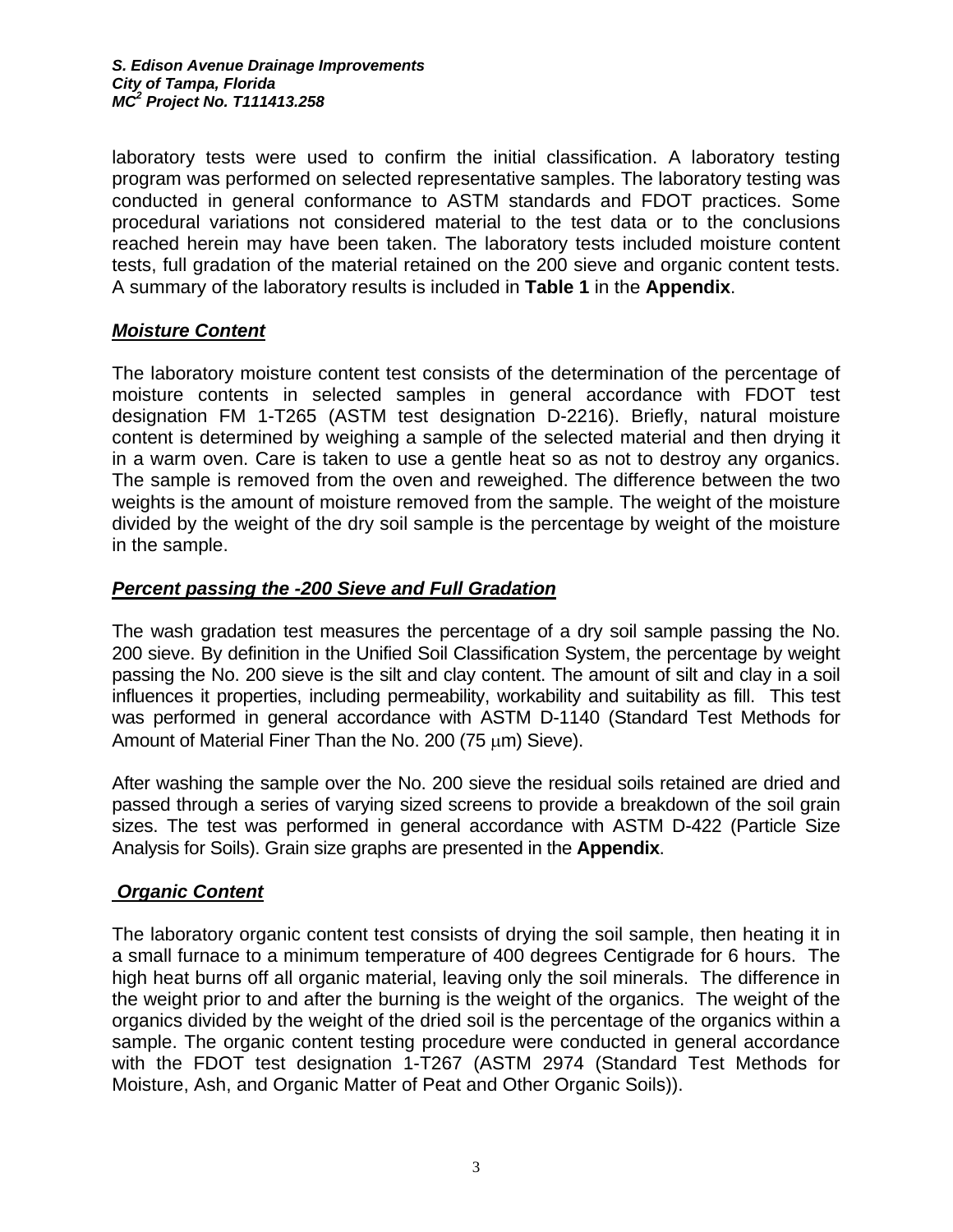## **SUBSURFACE CONDITIONS**

#### *Subsurface Conditions*

The following subsurface description is of a generalized nature, provided to highlight the major soil strata encountered. The auger boring profiles included in our report should be reviewed for specific information at individual test locations. The stratifications shown on the boring profiles represent the conditions only at the actual test locations. The stratifications represent the approximate boundary between subsurface materials and the transition may be gradual. Variations may occur and should be expected between test locations.

In general, the subsurface conditions encountered below the grassed area between the curbs and the sidewalk consisted of an approximate 4 inch layer of grass sod and topsoil over slightly silty to silty fine sands (SP-SM, SM) to depths varying from 3.5 to 5 feet. The upper slightly silty to silty sand was underlain by relatively clean fine sands (SP, SP-SM) to the termination depth of the borings at 10 feet.

#### *Groundwater Information*

During the performance of our drilling on December 19, 2014, groundwater was encountered at a depth of 1.0 foot below the existing ground surface. The water table can be expected to vary at times and will fluctuate seasonally based on rainfall quantities, area geology, surface drainage conditions and other factors. At the time of drilling standing water was observed in many places along the roadway and curbs along S. Edison Avenue.

#### **EVALUATION AND RECOMMENDATIONS**

The borings indicated two predominant soil layers along the area drilled. Generally the upper layer is less permeable than the lower layer. Permeability calculations based on the gradation curves indicate estimated permeability rates in the range of 0.00121 to 0.00196 cm/sec. The soils at 5 feet and below have an estimated permeability of 0.00346 to 0.00676 cm/sec. Also, the upper soils encountered some slightly organic soil zones (up to 4% organics).

Based on the permeability estimates, the soil layering and cone of influence calculations we recommend the underdrain pipe centerline be installed a minimum of 6 feet below the existing sidewalk surface. By placing the drain into the more permeable layer the horizontal influence should be sufficient to draw the groundwater levels down to below the sidewalk and the roadway side of the curbs along Edison Avenue on each side. A typical underdrain cross section and details are presented on Sheet 3 in the Appendix.

The minimum required perforated drainage pipe diameter should be 8 inches based on calculated flows using the highest estimated soil permeability and applying a minimum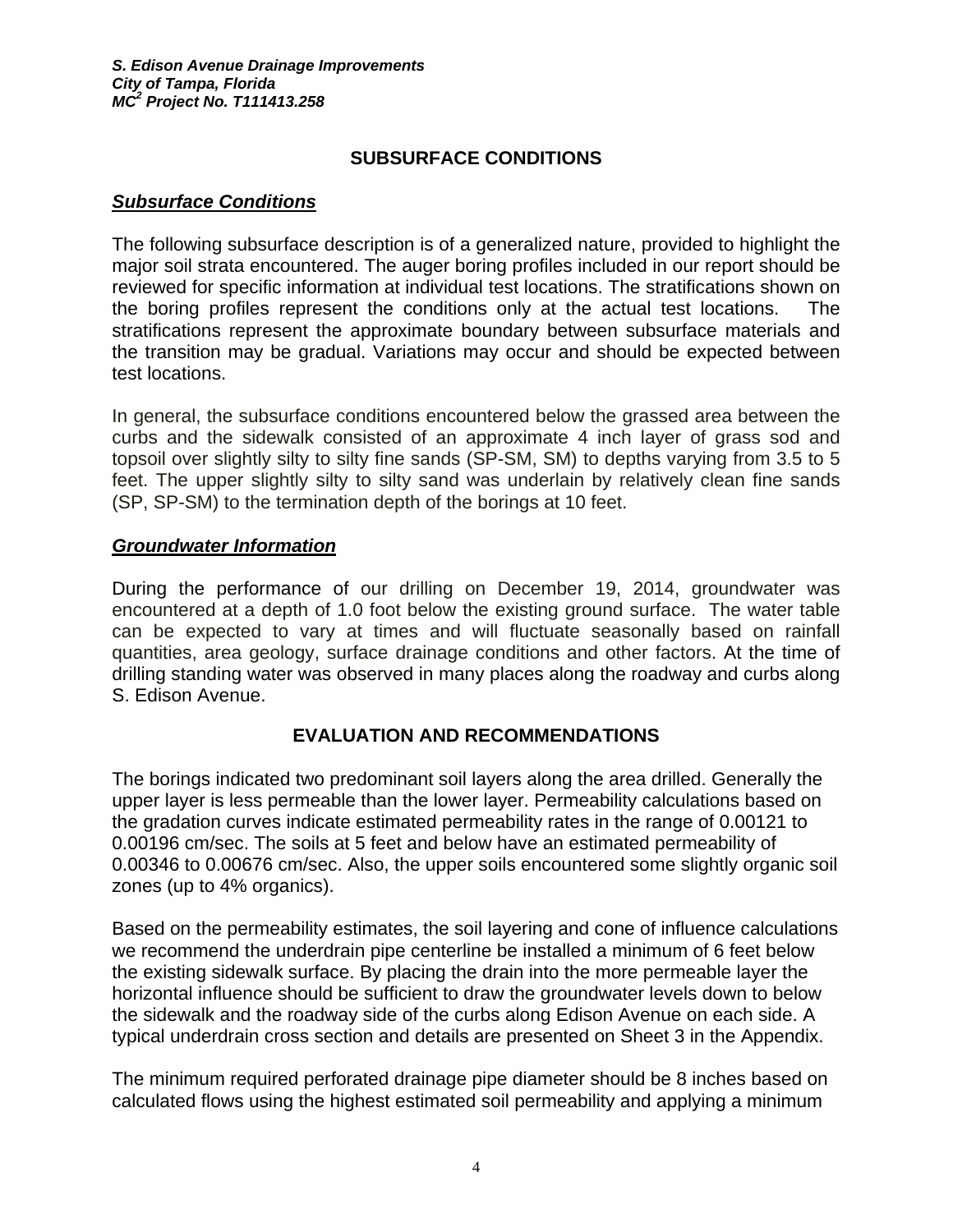factor of safety of 2 to account for variations in the soil conditions.

An alternate to the trench installation would be to use horizontal drilling for installation of the underdrain pipe. In discussions with an experienced horizontal well contractor they indicated they could drill about 600 feet horizontally where a structure would be needed. The areas for the drilling pits would be approximately 5 feet square and to the depth of the pipe which in this case would be at 6 feet below the sidewalk surface. Based on the contractor's experience a 6 inch diameter pipe with number 10 slots can be installed. The development process involves introducing air into the pipe and surging the air in the pipe to force the groundwater back and forth so that the natural soils are graded to provide some filtering around the pipe to reduce infiltration of fines into the pipe. The contractor indicates that the process is "messy" and that drilling mud may "frac" out to the ground surface at some locations. A significant quantity of equipment is needed and the equipment will be large and noisy. The cost for installing the horizontally drilled underdrain is estimated to be in the range of \$130 to \$150 per lineal foot.

We have some concerns with the long term performance of a horizontally drilled underdrain due to the small slot size and the minimum soil filtering produced by the development process. In our opinion, a conventionally trenched underdrain will provide better long term performance than the horizontally drilled underdrain.

A conventional trenched underdrain will require well point dewatering to install the pipe, fabric and No. 57 stone. We recommend a dewatering contractor design, install and maintain the dewatering system for this project.

#### **REPORT LIMITATIONS**

The findings detailed herein are based on the available soil and pavement information obtained by MC<sup>2</sup> and also the information provided by Ms. Barbara Graves, City of Tampa DPW – Stormwater Engineering for the proposed project. If there are any revisions to the plans for this project or if deviations from the subsurface conditions noted in this report are encountered during construction, MC<sup>2</sup> should be notified immediately to determine if changes or other recommendations are required. In the event that MC<sup>2</sup> is not retained to perform these functions, MC<sup>2</sup> can not be responsible for the impact of those conditions on the performance of the project.

The geotechnical engineer warrants that the findings, recommendations, specifications, or professional advice contained herein have been made in accordance with generally accepted professional geotechnical engineering practices in the local area. No other warranties are implied or expressed.

After the plans and specifications are more complete, the geotechnical engineer should be provided the opportunity to review the final design plans and specifications to assess that our engineering findings have been properly incorporated into the design documents. At that time, it may be necessary to submit supplementary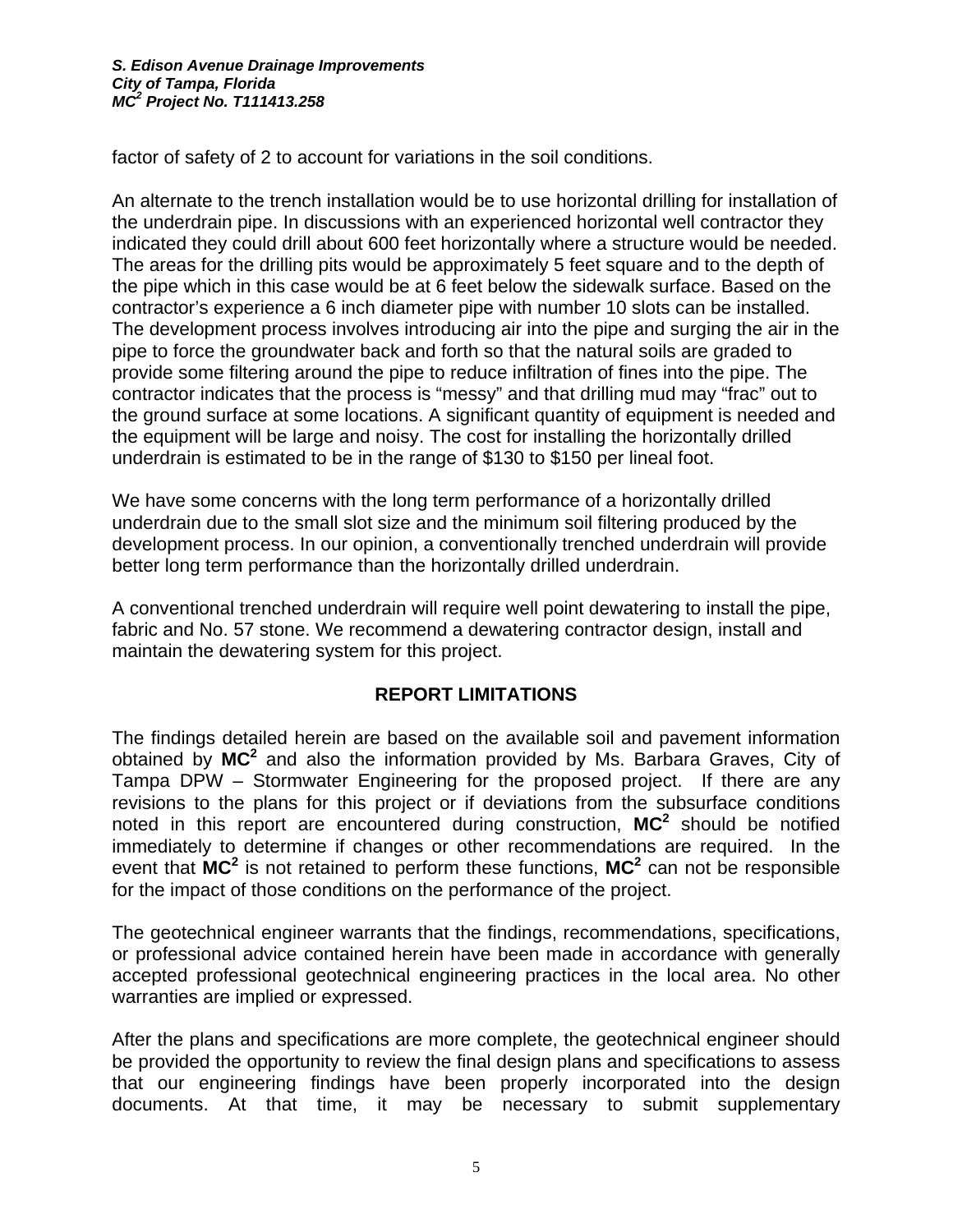#### *S. Edison Avenue Drainage Improvements City of Tampa, Florida MC<sup>2</sup> Project No. T111413.258*

recommendations. This report has been prepared for the exclusive use of the City of Tampa, Florida.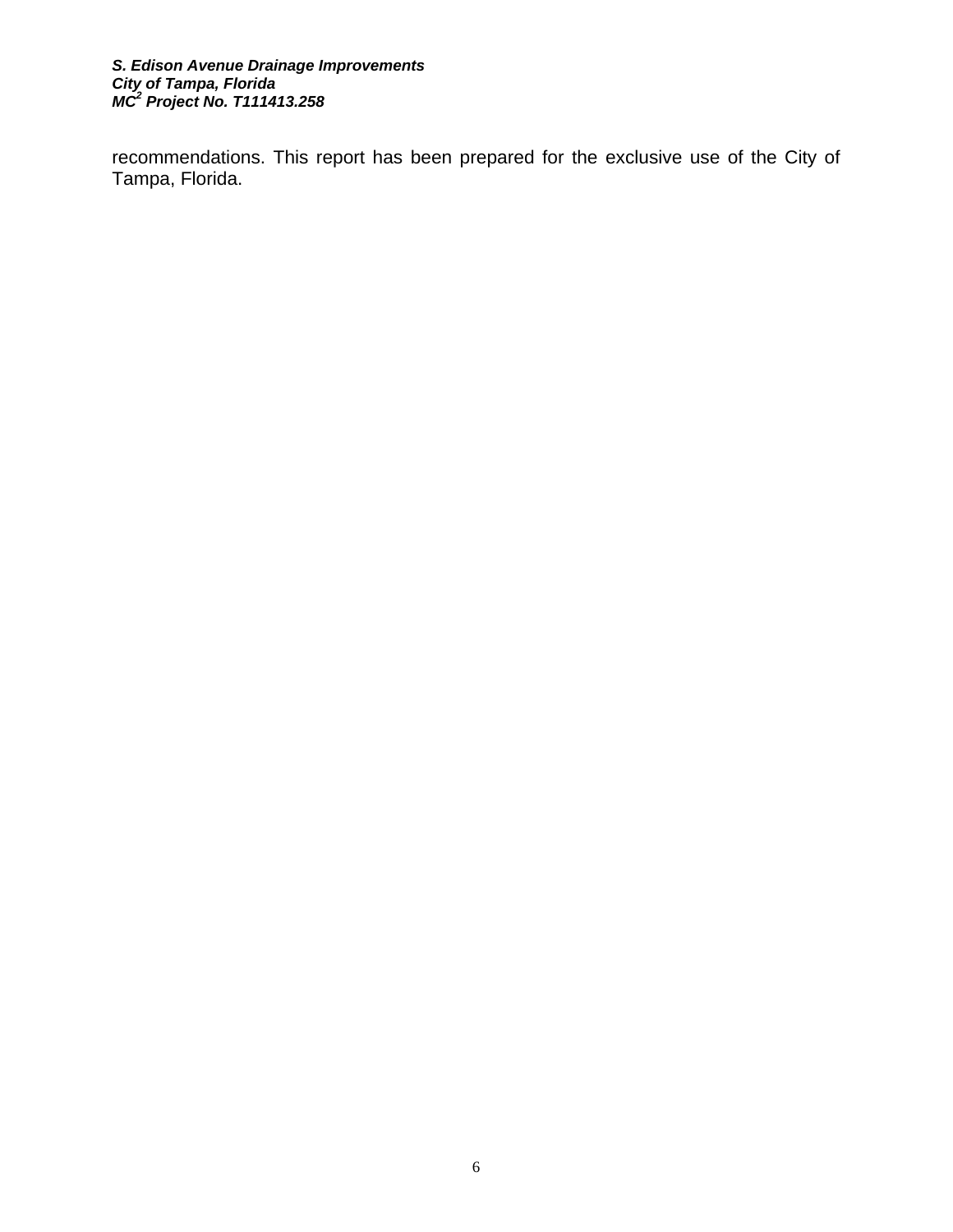## **APPENDIX**

**Summary of Laboratory Test Results – Table 1** 

**Boring Location Plan– Sheet 1** 

**Report of Core Borings – Sheet 2** 

**Underdrain Cross Section and Details – Sheet 3** 

**Summary of Hydraulic Conductivity (K) Values - Table 2** 

**Grain Size Graphs** 

**Test Procedures**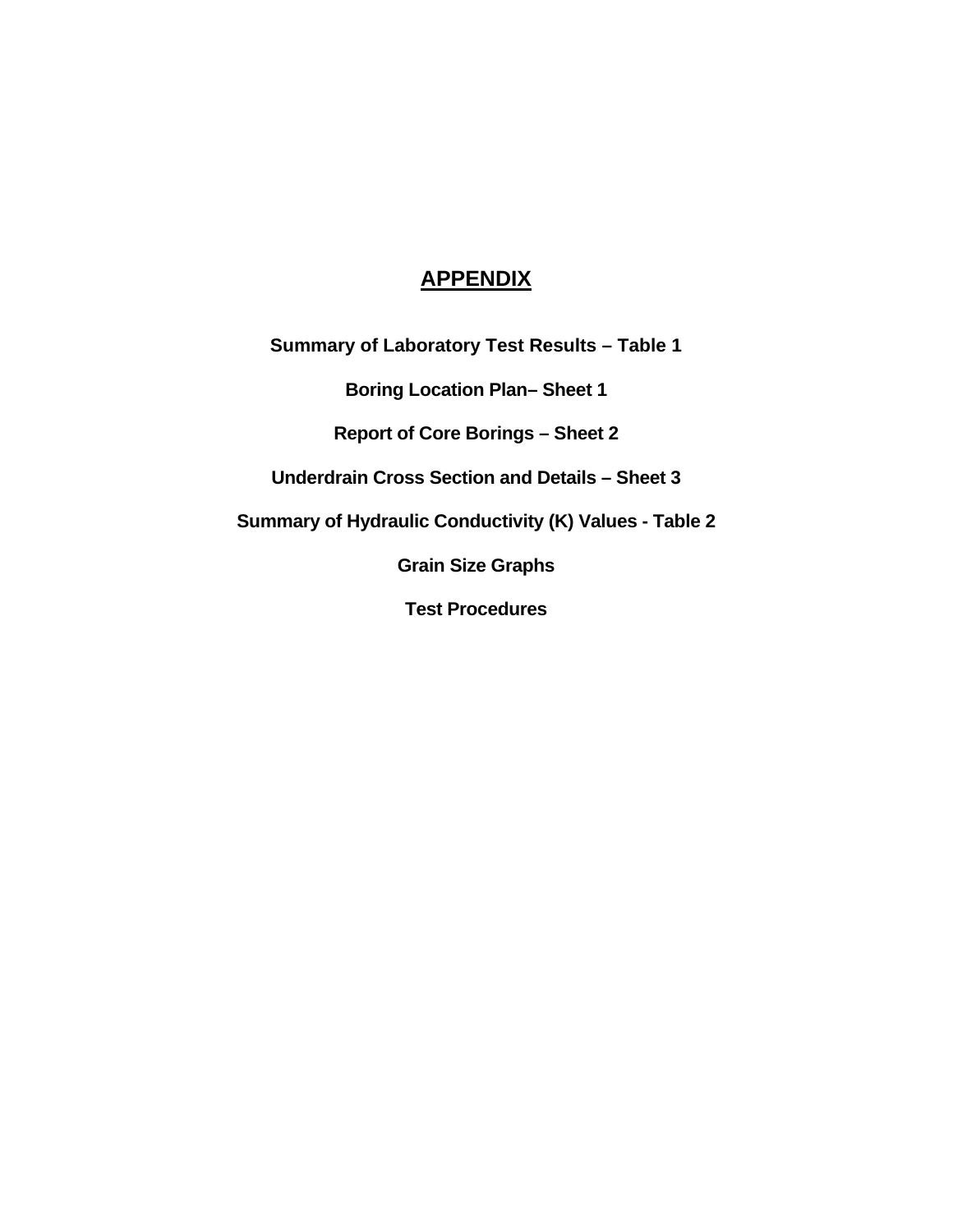| Table 1<br><b>Summary of Laboratory Test Results</b><br>S. Edison Avenue Drainage Improvements<br><b>City of Tampa, Florida</b><br>MC <sup>2</sup> Inc. Project No. T111413.258 |              |             |     |     |     |     |                                   |                |      |           |                |                        |                         |
|---------------------------------------------------------------------------------------------------------------------------------------------------------------------------------|--------------|-------------|-----|-----|-----|-----|-----------------------------------|----------------|------|-----------|----------------|------------------------|-------------------------|
|                                                                                                                                                                                 | Depth (ft)   | <b>USCS</b> |     |     |     |     | <b>Sieve Analysis (% Passing)</b> |                |      | Liquid    | <b>Plastic</b> | Organic<br>Content (%) | <b>Natural Moisture</b> |
| <b>Boring</b><br>No.                                                                                                                                                            |              | Classi.     | #10 | #20 | #40 | #60 | #100                              | #140           | #200 | Limit (%) | Index (%)      |                        | Content (%)             |
| S. Edison Avenue from Bayshore Blvd. to W. Inman Avenue                                                                                                                         |              |             |     |     |     |     |                                   |                |      |           |                |                        |                         |
| $AB-1$                                                                                                                                                                          | $3.5 - 5.0$  | <b>SM</b>   | 99  | 98  | 97  | 93  | 80                                | 44             | 31   |           |                | 3                      | 54                      |
| $AB-2$                                                                                                                                                                          | $3.5 - 5.0$  | <b>SM</b>   | 100 | 100 | 99  | 93  | 68                                | 25             | 16   |           |                |                        | 26                      |
| $AB-2$                                                                                                                                                                          | $5.0 - 10.0$ | <b>SP</b>   | 100 | 100 | 98  | 92  | 57                                | 11             | 3    |           |                |                        | 31                      |
| $AB-3$                                                                                                                                                                          | $3.0 - 5.0$  | <b>SM</b>   | 100 | 99  | 99  | 95  | 73                                | 33             | 21   |           |                | 3                      | 38                      |
| $AB-3$                                                                                                                                                                          | $5.0 - 10.0$ | <b>SP</b>   | 100 | 100 | 99  | 92  | 59                                | 12             | 4    |           |                |                        | 22                      |
| $AB-4$                                                                                                                                                                          | $5.0 - 10.0$ | <b>SP</b>   | 100 | 98  | 92  | 60  | 15                                | $\overline{7}$ | 5    |           |                |                        | 29                      |
| $AB-5$                                                                                                                                                                          | $3.0 - 5.0$  | <b>SP</b>   | 100 | 100 | 99  | 92  | 61                                | 15             | 4    |           |                | $\mathbf{1}$           | 29                      |
| $AB-6$                                                                                                                                                                          | $2.0 - 5.0$  | <b>SM</b>   | 99  | 98  | 97  | 90  | 63                                | 28             | 15   |           |                | 4                      | 41                      |
| $AB-7$                                                                                                                                                                          | $2.0 - 4.0$  | <b>SM</b>   | 100 | 99  | 99  | 93  | 64                                | 27             | 14   |           |                |                        | 37                      |
| $AB-7$                                                                                                                                                                          | $5.0 - 10.0$ | <b>SP</b>   | 100 | 100 | 99  | 92  | 59                                | 15             | 4    |           |                |                        | 30                      |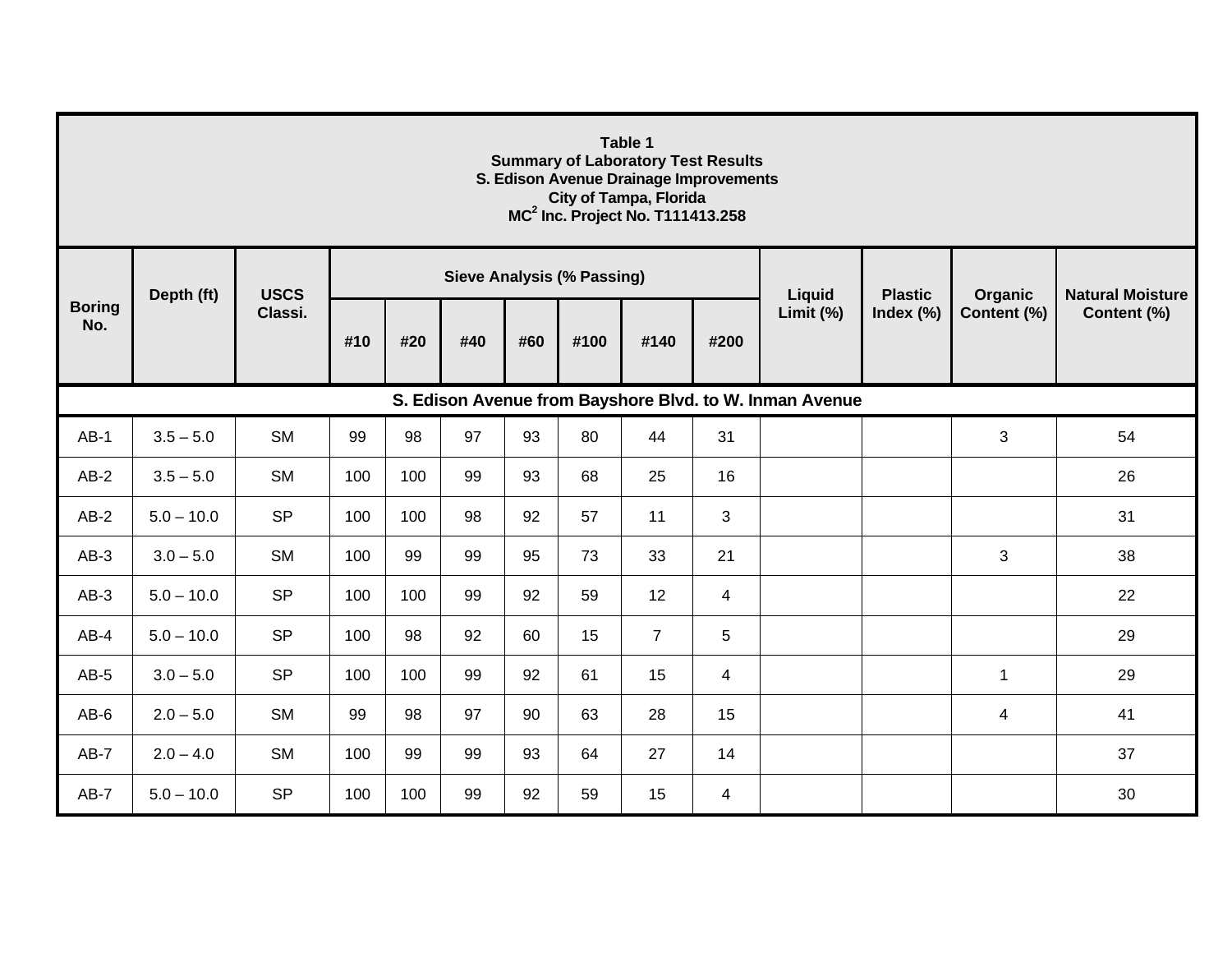| Table 1<br><b>Summary of Laboratory Test Results</b><br>S. Edison Avenue Drainage Improvements<br><b>City of Tampa, Florida</b><br>MC <sup>2</sup> Inc. Project No. T111413.258 |              |             |     |     |     |     |                                   |      |                |           |                                |                        |                         |  |
|---------------------------------------------------------------------------------------------------------------------------------------------------------------------------------|--------------|-------------|-----|-----|-----|-----|-----------------------------------|------|----------------|-----------|--------------------------------|------------------------|-------------------------|--|
|                                                                                                                                                                                 | Depth (ft)   | <b>USCS</b> |     |     |     |     | <b>Sieve Analysis (% Passing)</b> |      |                | Liquid    | <b>Plastic</b><br>Index $(\%)$ | Organic<br>Content (%) | <b>Natural Moisture</b> |  |
| <b>Boring</b><br>No.                                                                                                                                                            |              | Classi.     | #10 | #20 | #40 | #60 | #100                              | #140 | #200           | Limit (%) |                                |                        | Content (%)             |  |
| $AB-8$                                                                                                                                                                          | $4.0 - 5.0$  | <b>SM</b>   | 100 | 100 | 99  | 94  | 69                                | 27   | 15             |           |                                | $\overline{2}$         | 35                      |  |
| $AB-8$                                                                                                                                                                          | $5.0 - 10.0$ | <b>SP</b>   | 100 | 100 | 99  | 92  | 60                                | 16   | 4              |           |                                |                        | 26                      |  |
| AB-9                                                                                                                                                                            | $4.0 - 5.0$  | <b>SP</b>   | 99  | 99  | 97  | 89  | 58                                | 15   | 4              |           |                                |                        | 25                      |  |
| AB-10                                                                                                                                                                           | $5.0 - 10.0$ | SP-SM       | 100 | 100 | 99  | 93  | 64                                | 19   | $\overline{7}$ |           |                                |                        | 28                      |  |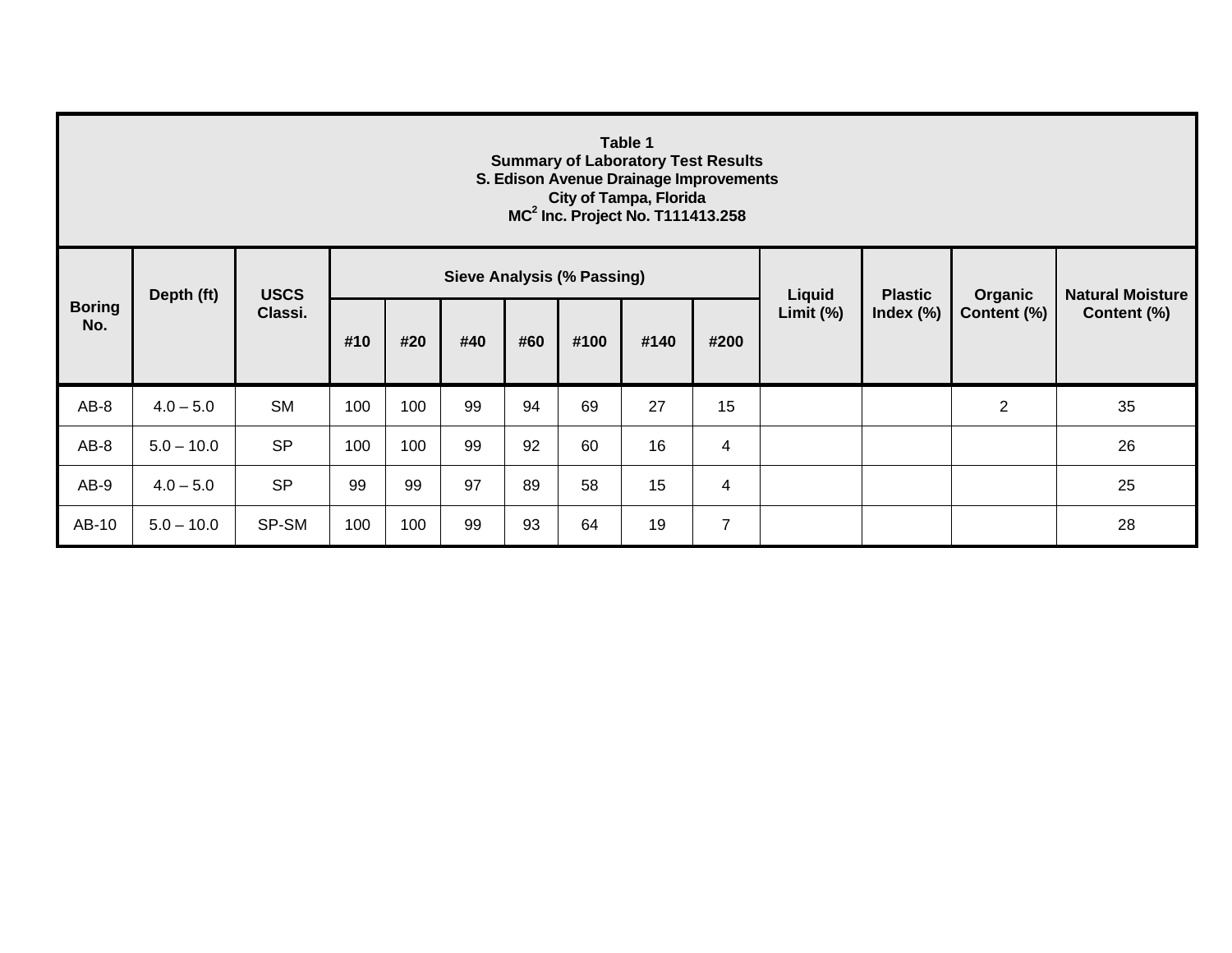

NOT TO SCALE

| <b>DATE</b> | <b>NAME</b> | <b>REVISION</b> | APPROVED BY: | $MC^2$                                                          | INC.<br>$\angle SOU$<br>MC<br>JARED<br>Geotechnical Consultants<br>5808 Breckenridge Parkway, Suite-A<br>Tampa, Florida 33610 | FLORIDA ENGINEERING CERTIFICATE<br>OF AUTHORIZATION No. 9191<br>WILLIAM P. ROVIRA IV, P.E.<br>FLORIDA LICENSE No. 74586 | DESIGNED BY<br>l DRAWN BY :<br>CHECKED BY | <b>NAME</b><br><b>IR</b><br>IR.<br>RN | <b>DATE</b><br>01/15<br>01/15<br>01/15 |
|-------------|-------------|-----------------|--------------|-----------------------------------------------------------------|-------------------------------------------------------------------------------------------------------------------------------|-------------------------------------------------------------------------------------------------------------------------|-------------------------------------------|---------------------------------------|----------------------------------------|
|             |             |                 |              | <b>GEOTECHNICAL · ENVIRONMENTAL</b><br><b>MATERIALS TESTING</b> | Ph:813-623-3399 Fax:813-623-6636                                                                                              |                                                                                                                         | SUPERVISED BY                             |                                       |                                        |

**LEGEND** 

POWER AUGER BORING

| BORING LOCATION PLAN                                                         | PROJECT NO. | SHEET NO |
|------------------------------------------------------------------------------|-------------|----------|
| S. Edison Avenue (Phase 1)<br>Roadway Improvements<br>City Of Tampa, Florida | T111413.258 |          |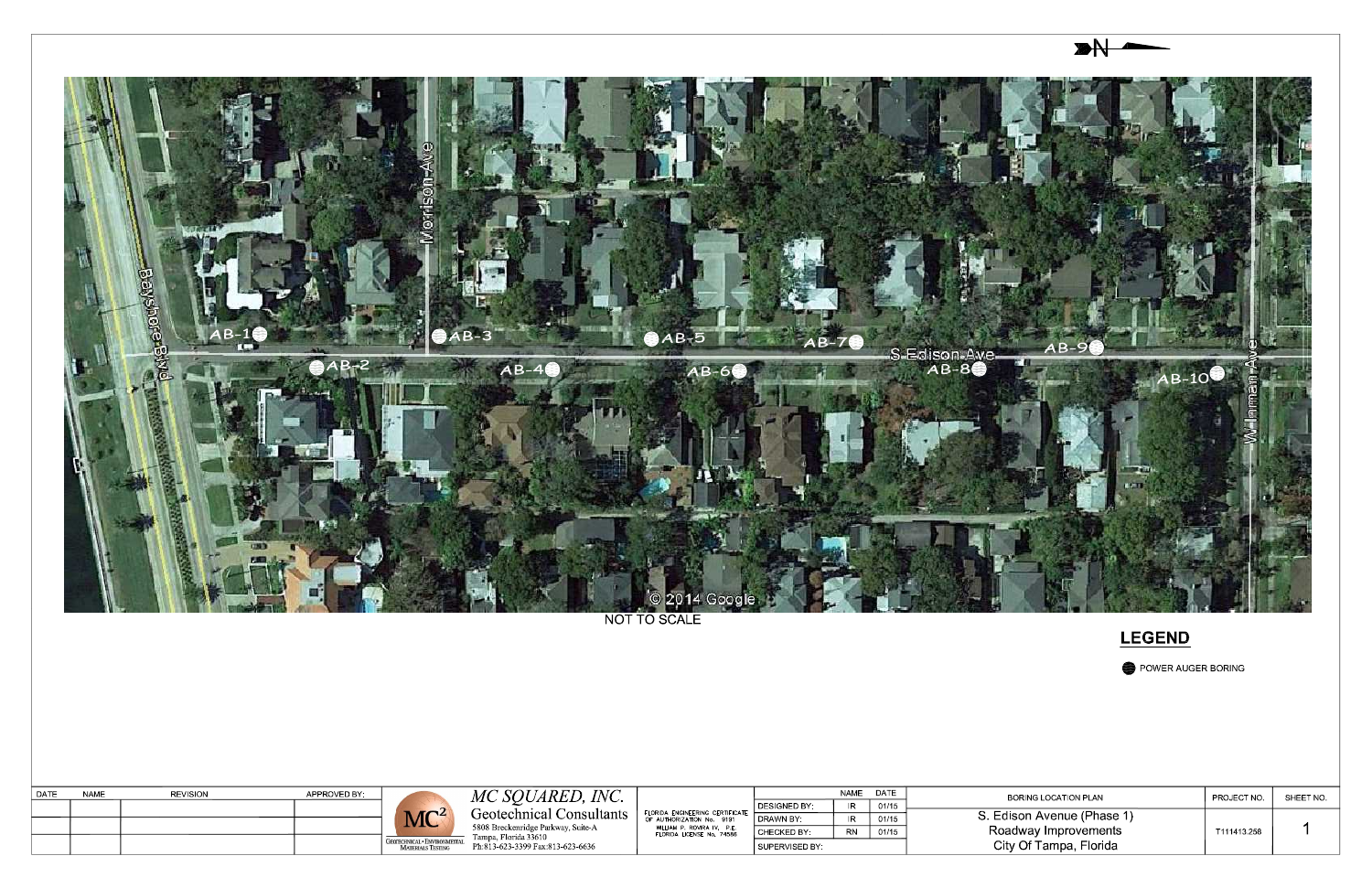

Ph:813-623-3399 Fax:813-623-6636

SUPERVISED BY:

| <b>LESS THAN 4</b><br>$5 - 10$<br>11-30<br>31-50<br><b>GREATER THAN 50</b> |                                              |   |  |  |  |  |
|----------------------------------------------------------------------------|----------------------------------------------|---|--|--|--|--|
| <b>DNSISTENCY</b>                                                          | SPT (BLOWS/FT)                               |   |  |  |  |  |
|                                                                            | <b>LESS THAN 2</b><br><b>GREATER THAN 50</b> |   |  |  |  |  |
|                                                                            | -200 FINES PASSING NO. 200 SIEVE (%)         |   |  |  |  |  |
|                                                                            | NMC NATURAL MOISTURE CONTENT (%)             |   |  |  |  |  |
| OC ORGANIC CONTENT (%)                                                     |                                              |   |  |  |  |  |
| REPORT OF CORE BORINGS                                                     | PROJECT NO<br>SHEET NO.                      |   |  |  |  |  |
| Edison Avenue (Phase 1)<br>Roadway Improvements<br>City Of Tampa, Florida  | T111413 258                                  | 2 |  |  |  |  |

SPT (BLOWS/FT)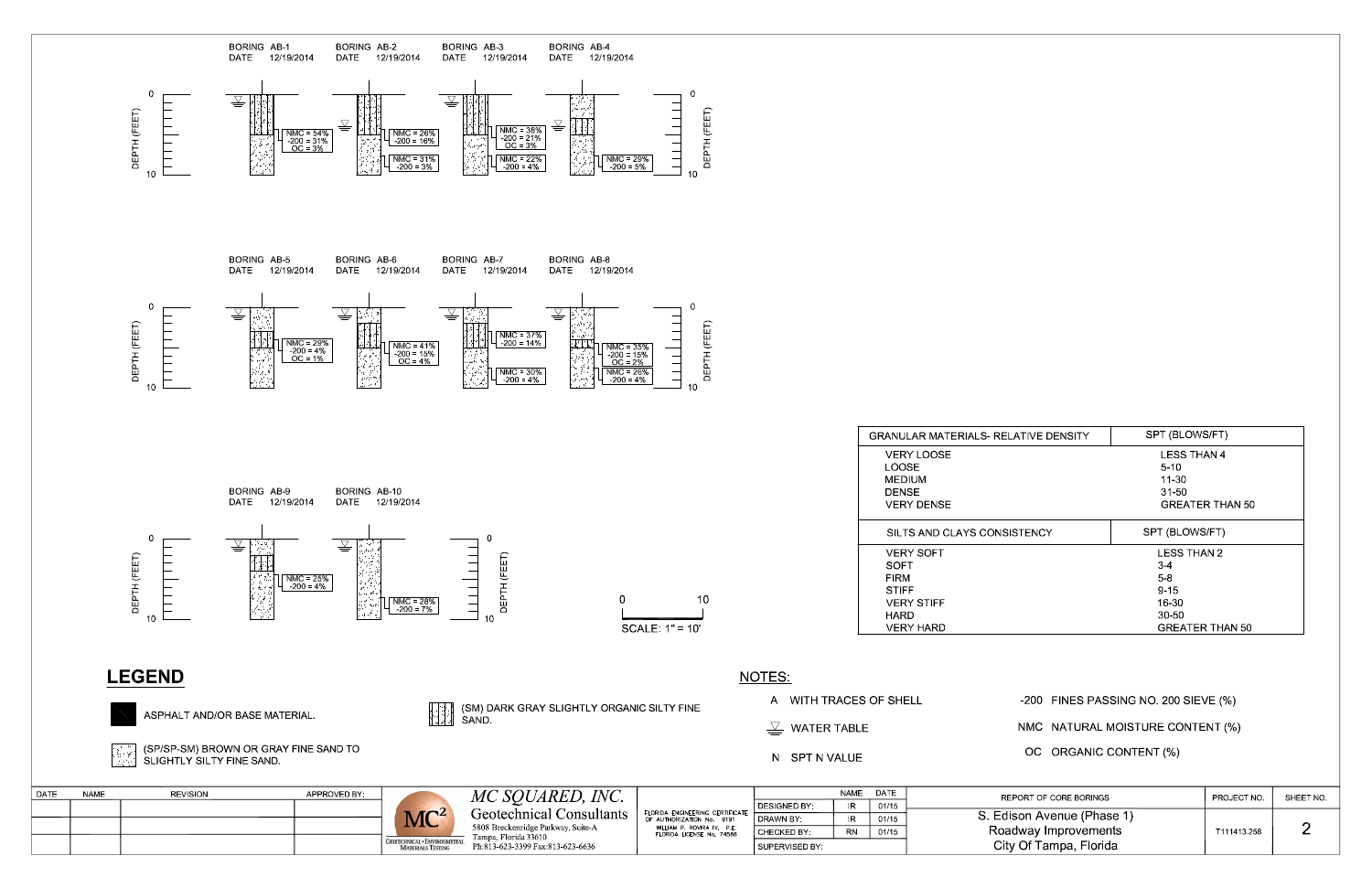

# Notes:

1. Underdrain Clean Outs should be located no further than 10 feet apart

| <b>DATE</b> | <b>NAME</b> | <b>REVISION</b> | APPROVED BY |                          | MC SOUARED, INC.                                               |                                                                                             |                       | <b>NAME</b>          | DATE        | Underdrain Cross Section and Details | PROJECT NO | SHEET NO               |
|-------------|-------------|-----------------|-------------|--------------------------|----------------------------------------------------------------|---------------------------------------------------------------------------------------------|-----------------------|----------------------|-------------|--------------------------------------|------------|------------------------|
|             |             |                 |             |                          |                                                                |                                                                                             | DESIGNED BY           |                      |             |                                      |            |                        |
|             |             |                 |             | MC <sup>2</sup>          | Geotechnical Consultants<br>5808 Breckenridge Parkway, Suite-A | ' FLORIDA ENGINEERING CERTIFICATE<br>OF AUTHORIZATION No.                                   | <sup>I</sup> DRAWN BY | <b>ID</b>            | 01/15       | S. Edison Avenue (Phase 1)           |            |                        |
|             |             |                 |             |                          |                                                                | WILLIAM P. ROVIRA IV, P.E.<br>CHECKED BY<br><b>RN</b><br>01/15<br>FLORIDA LICENSE No. 74586 |                       | Roadway Improvements | T111413 258 |                                      |            |                        |
|             |             |                 |             | <b>MATERIALS TESTING</b> | ampa. Florida 33610 -<br>Ph:813-623-3399 Fax:813-623-6636      |                                                                                             | SUPERVISED BY         |                      |             |                                      |            | City Of Tampa, Florida |

| 0               |  |
|-----------------|--|
|                 |  |
| SCALE $1" = 2'$ |  |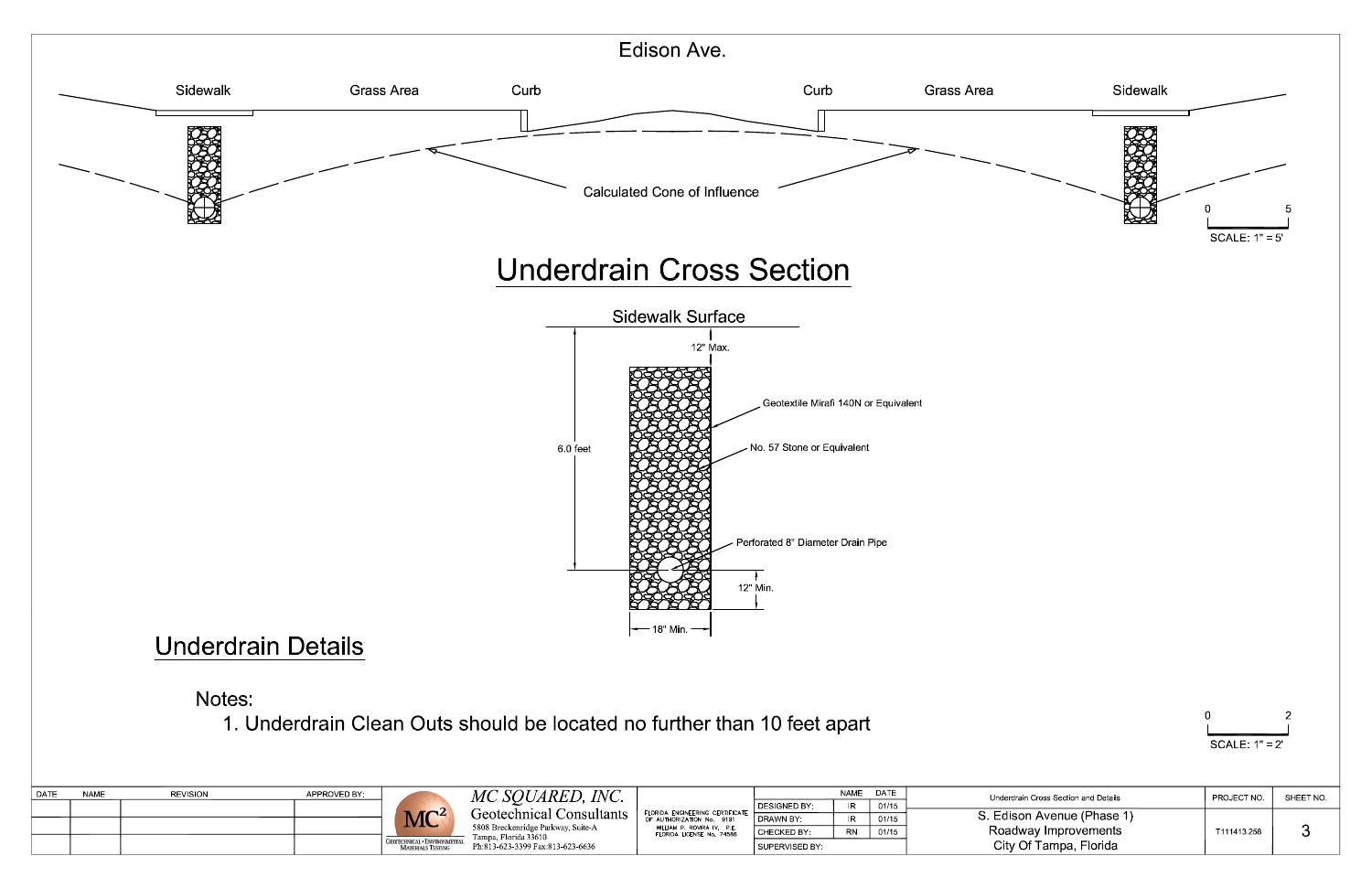#### **Table 2 Summary of Hydraulic Conductivity (K) Values S. Edison Avenue Drainage Improvements City of Tampa, Florida MC2 Inc. Project No. T111413.258**

| <b>Boring Number</b> | Depth (ft) | $K$ (cm/s) |  |
|----------------------|------------|------------|--|
| $AB-2$               | $3.5 - 5$  | 1.21e-3    |  |
| $AB-2$               | $5 - 10$   | 6.76e-3    |  |
| $AB-3$               | $5 - 10$   | 4.84e-3    |  |
| $AB-4$               | $5 - 10$   | 7.84e-3    |  |
| $AB-5$               | $3 - 5$    | 4.00e-3    |  |
| $AB-6$               | $2 - 5$    | 1.48e-3    |  |
| $AB-7$               | $2 - 4$    | 1.96e-3    |  |
| $AB-7$               | $5 - 10$   | 4.00e-3    |  |
| $AB-8$               | $4 - 5$    | $1.53e-3$  |  |
| $AB-8$               | $5 - 10$   | 3.46e-3    |  |
| $AB-9$               | $4 - 5$    | 4.00e-3    |  |
| AB-10                | $5 - 10$   | 2.89e-3    |  |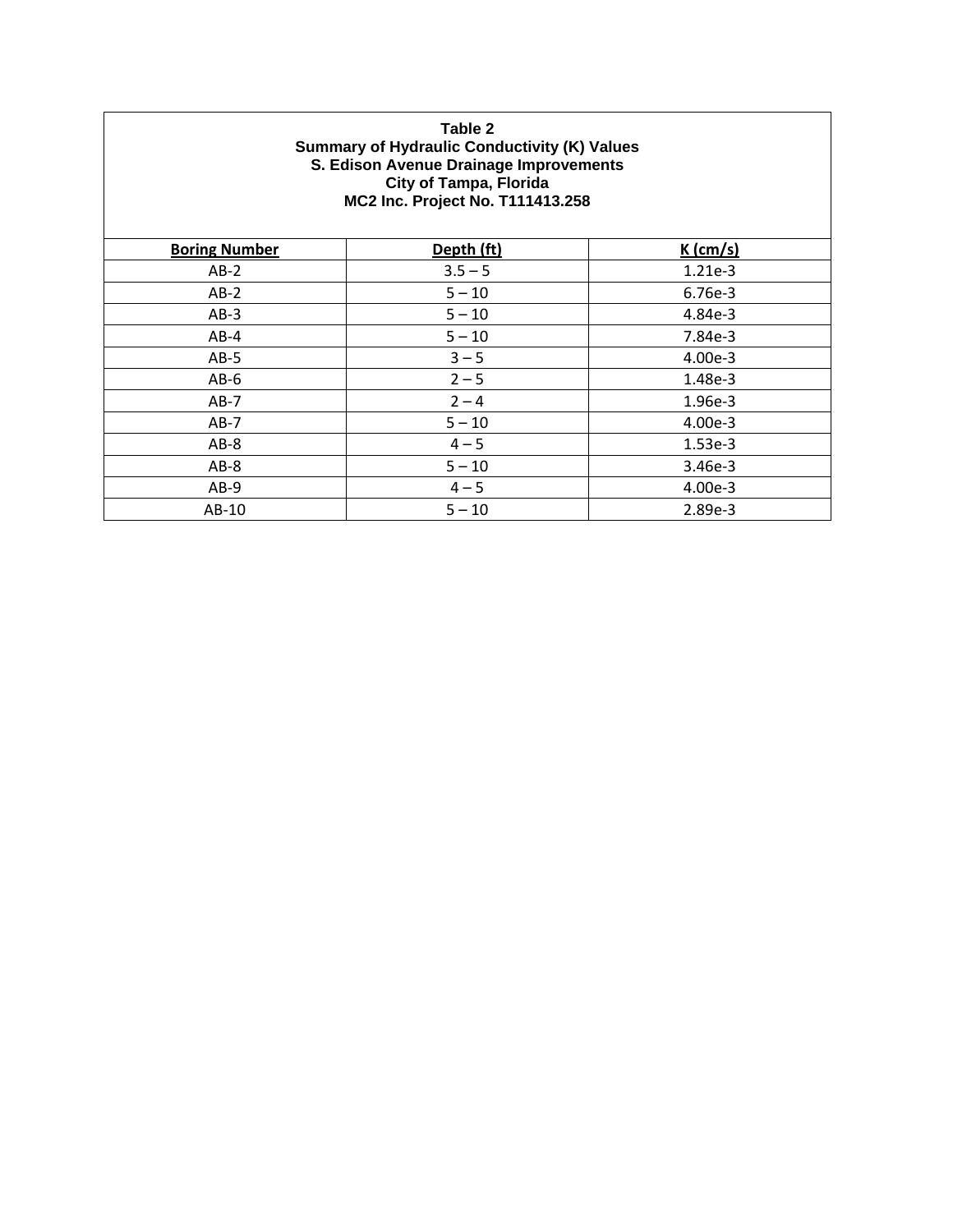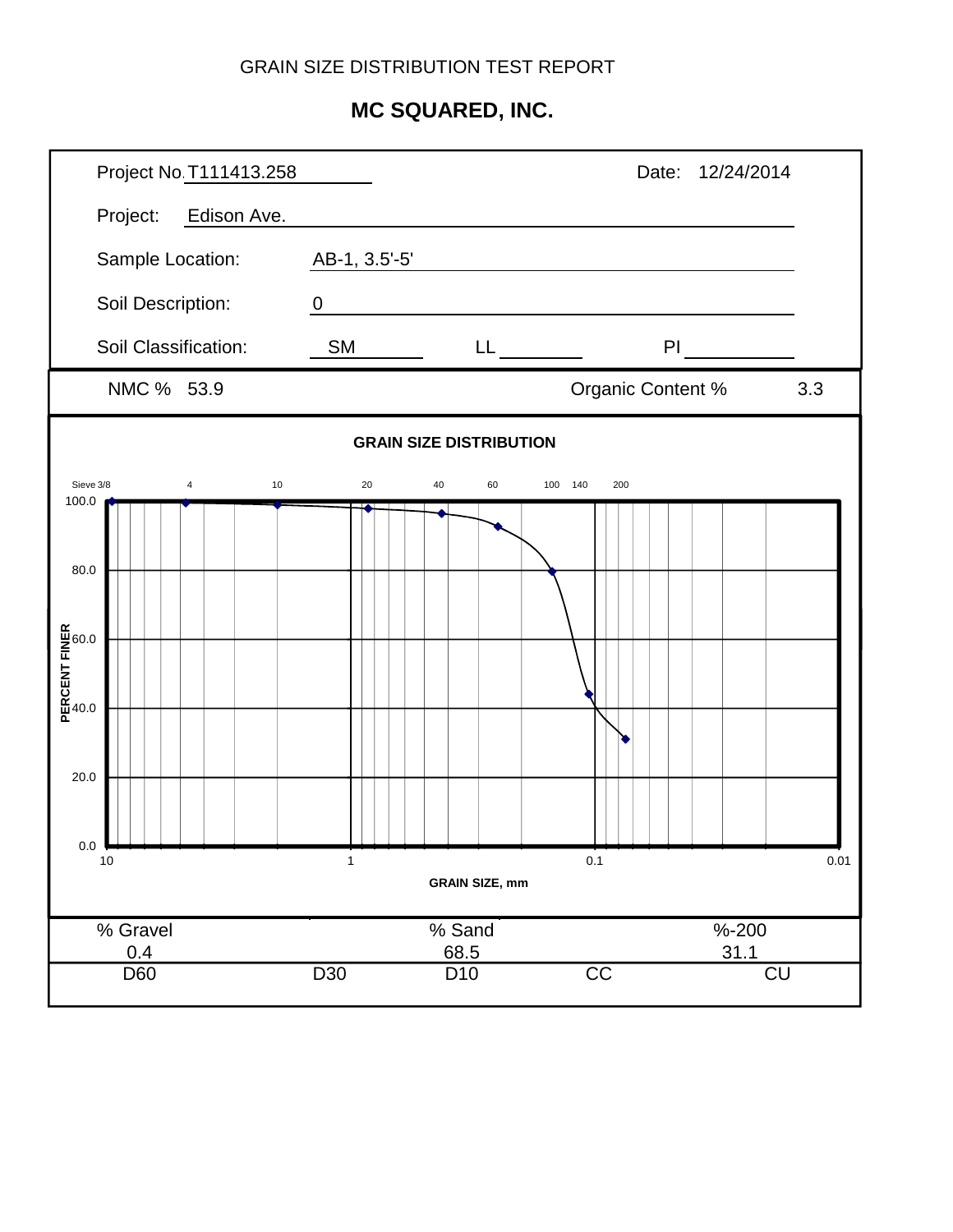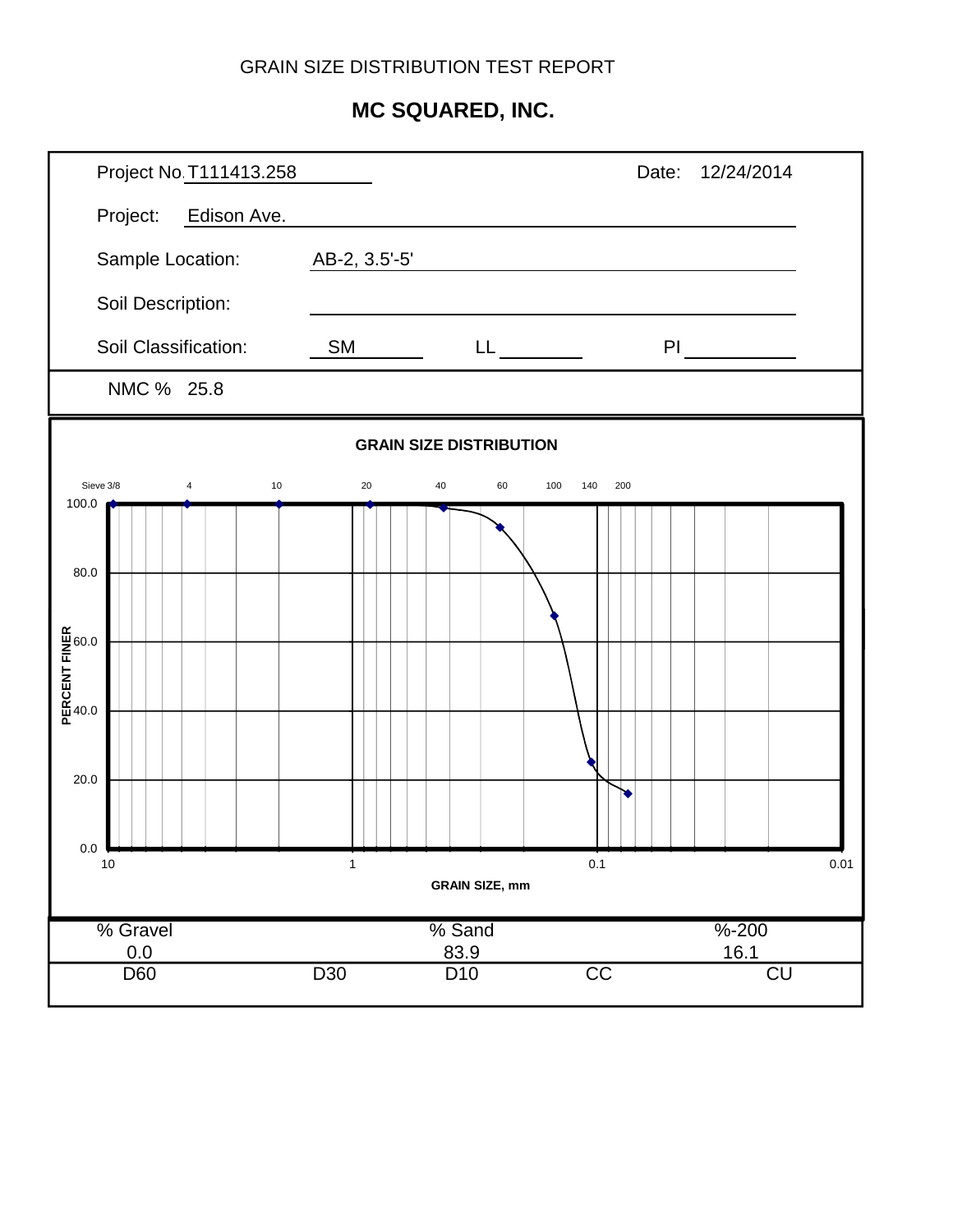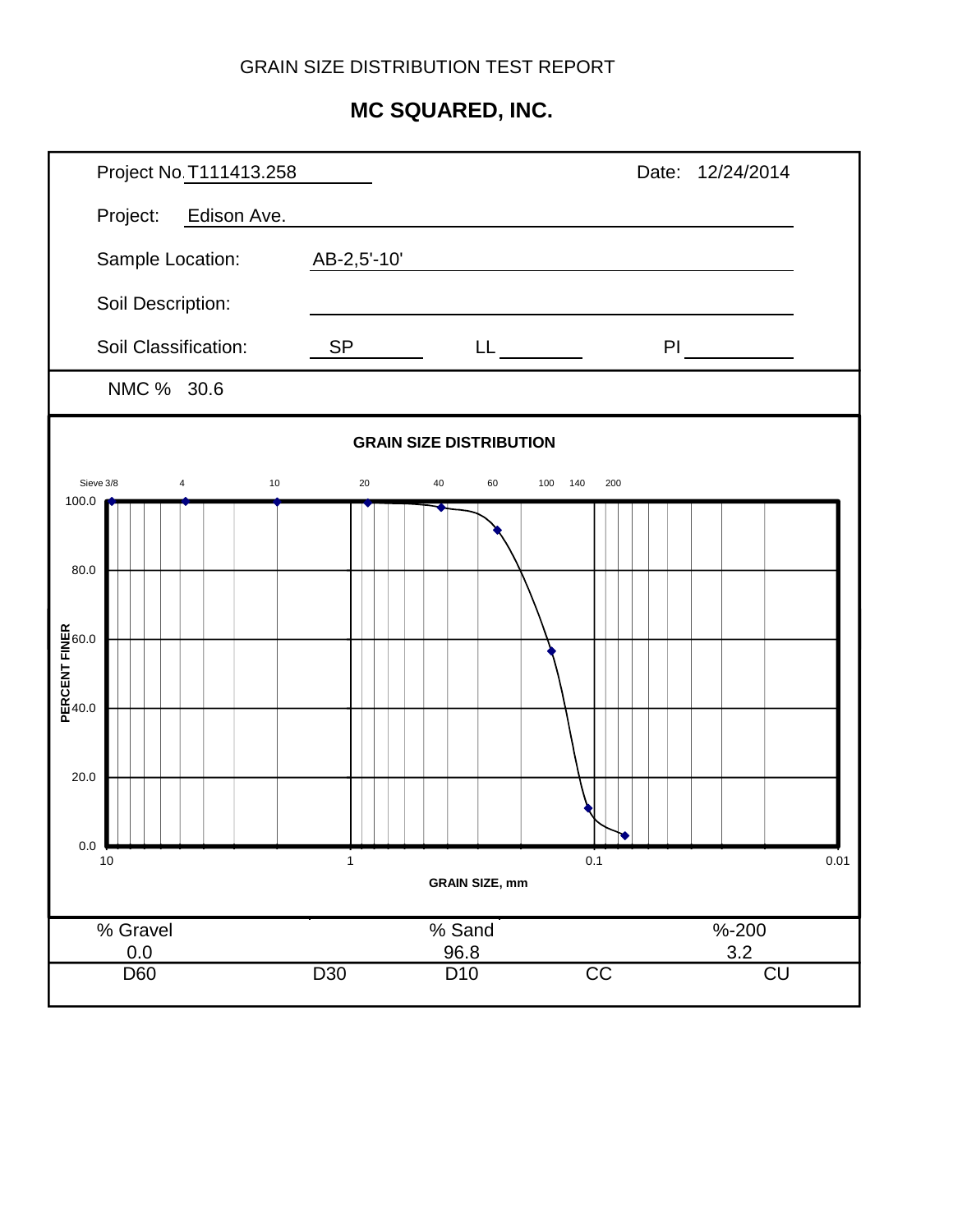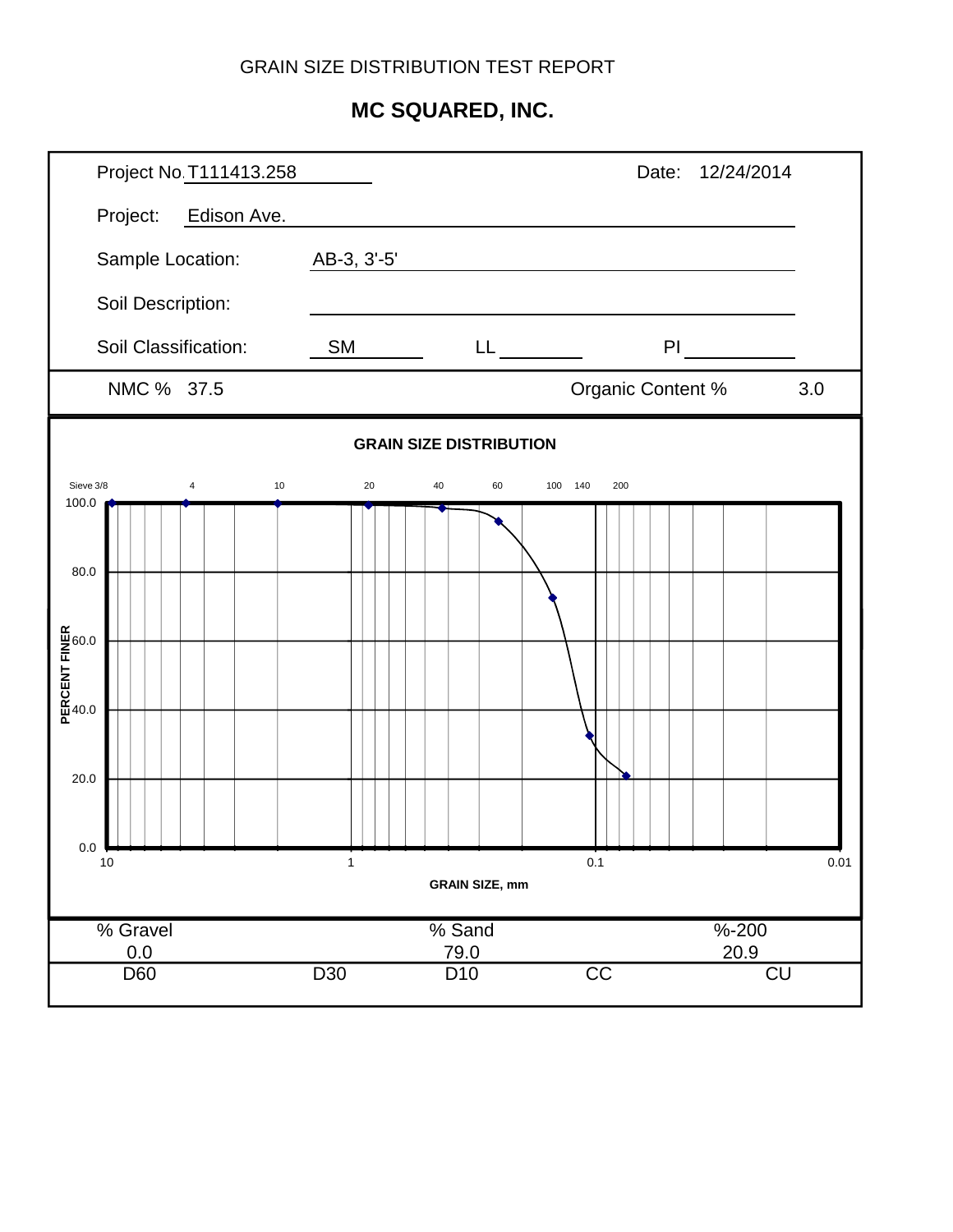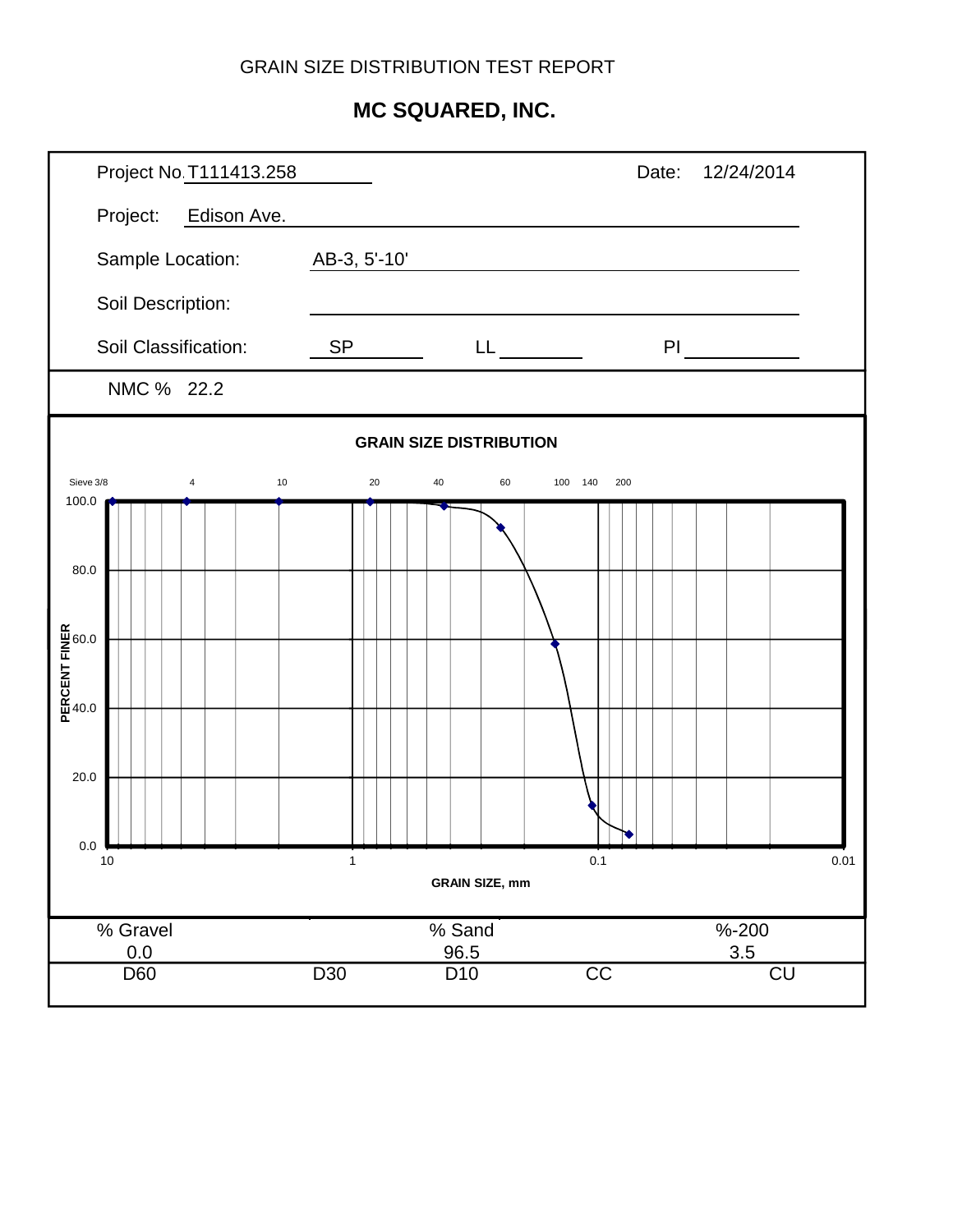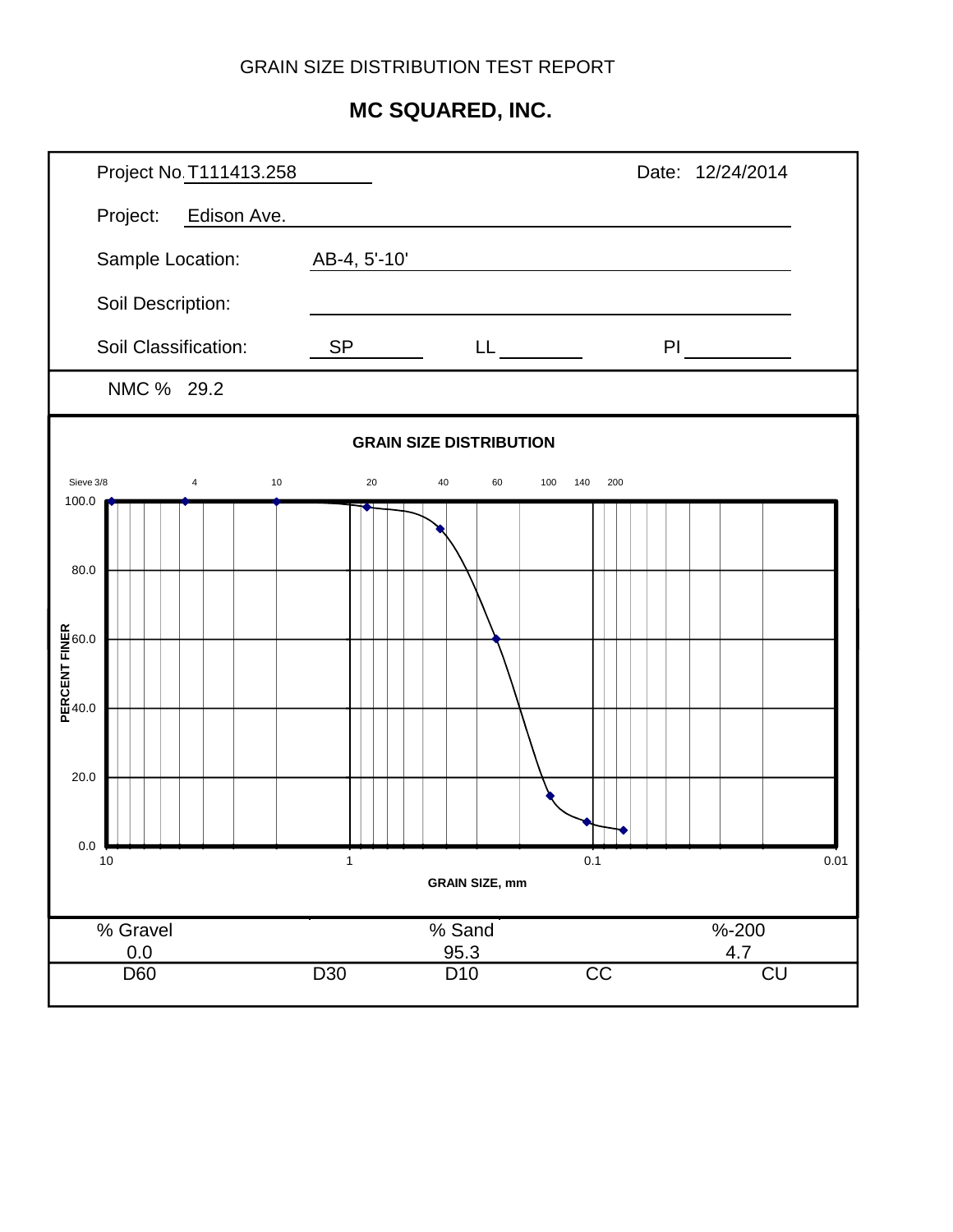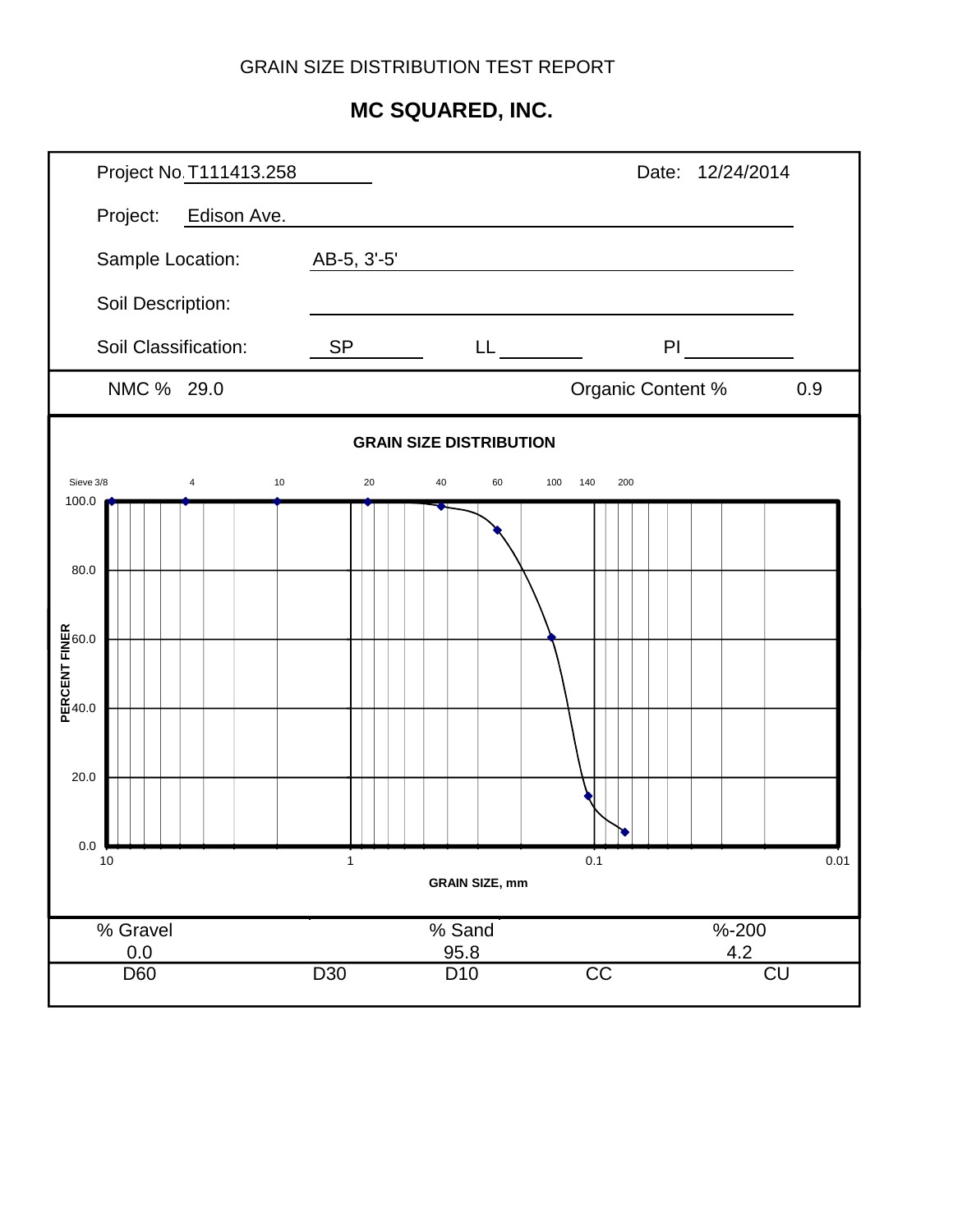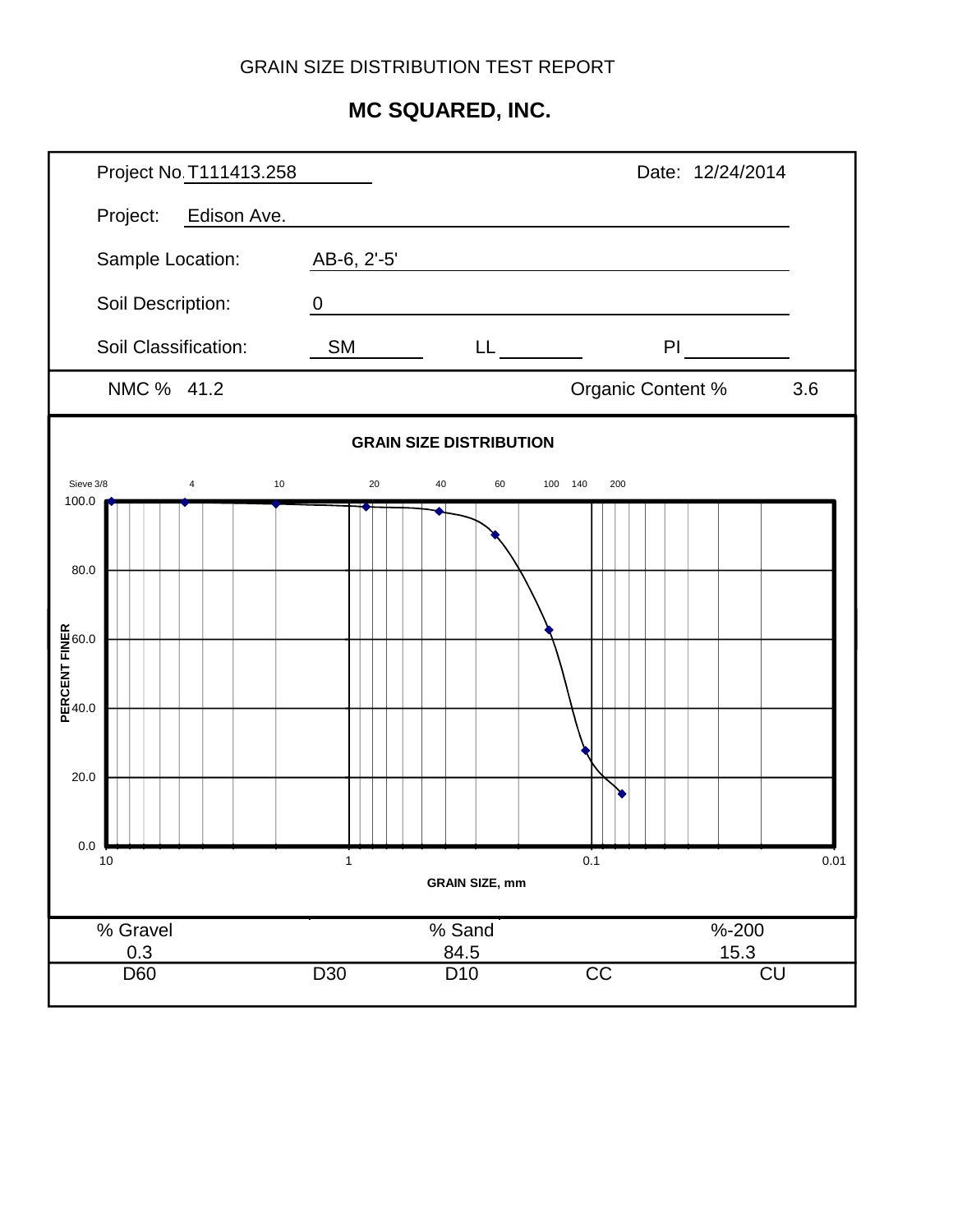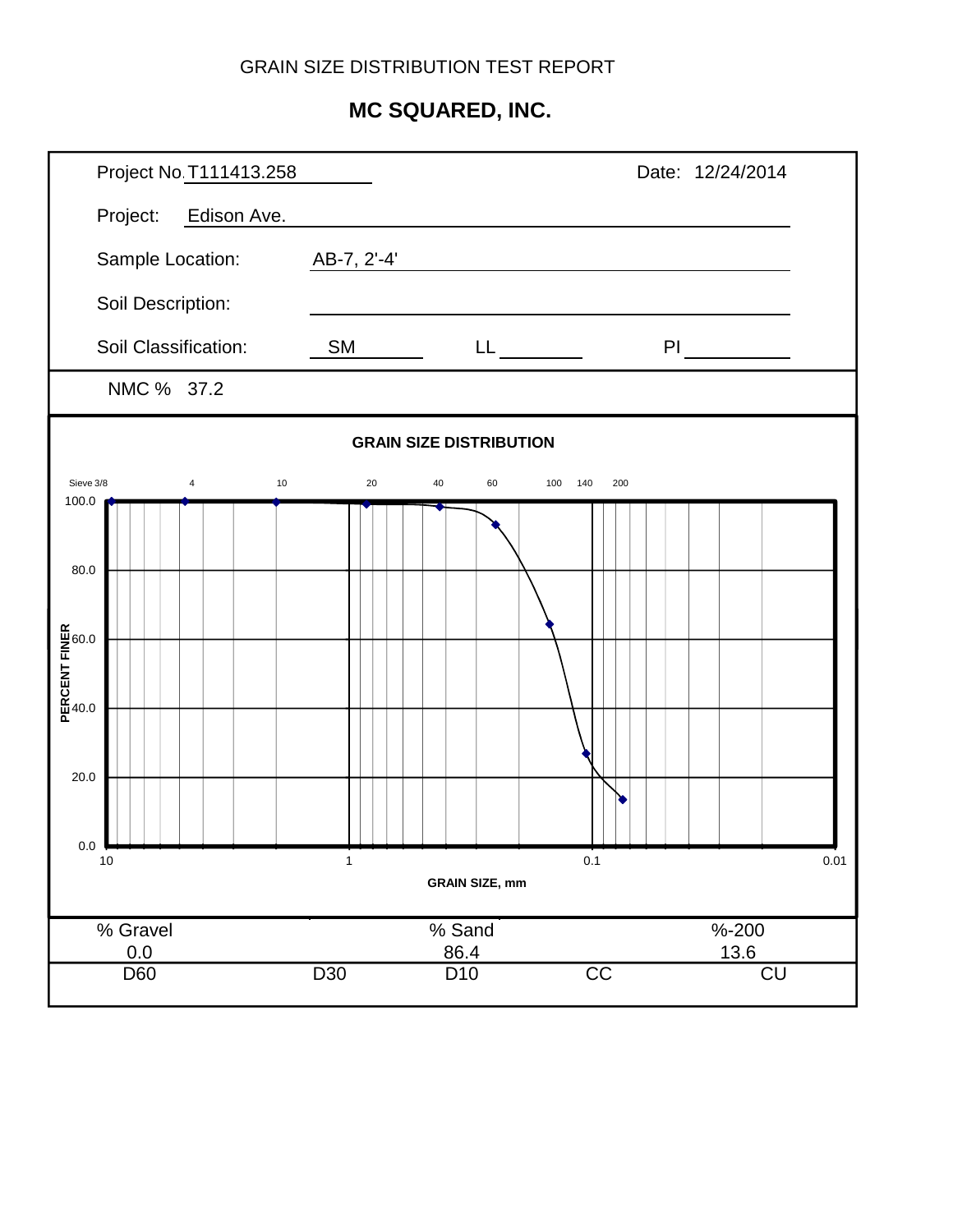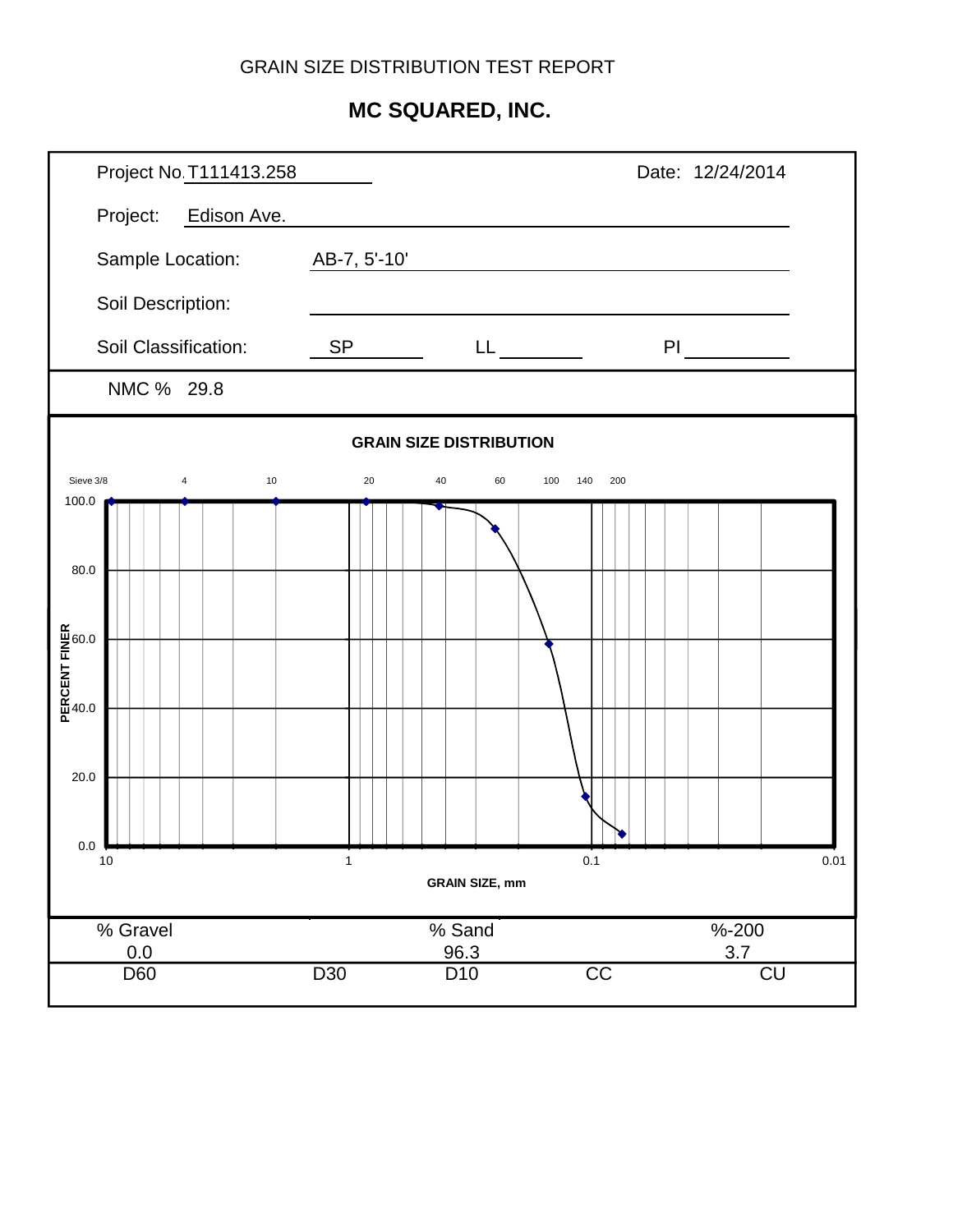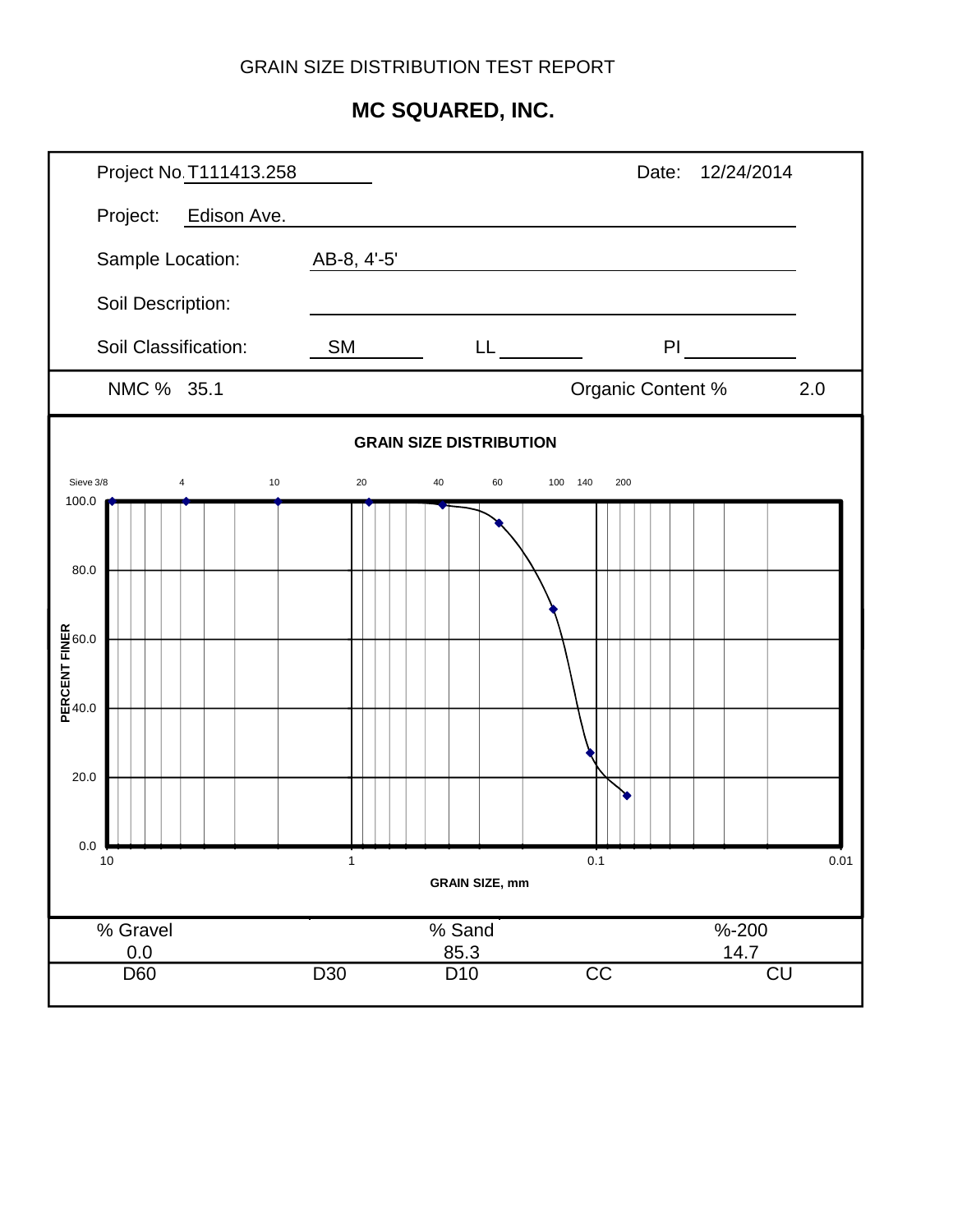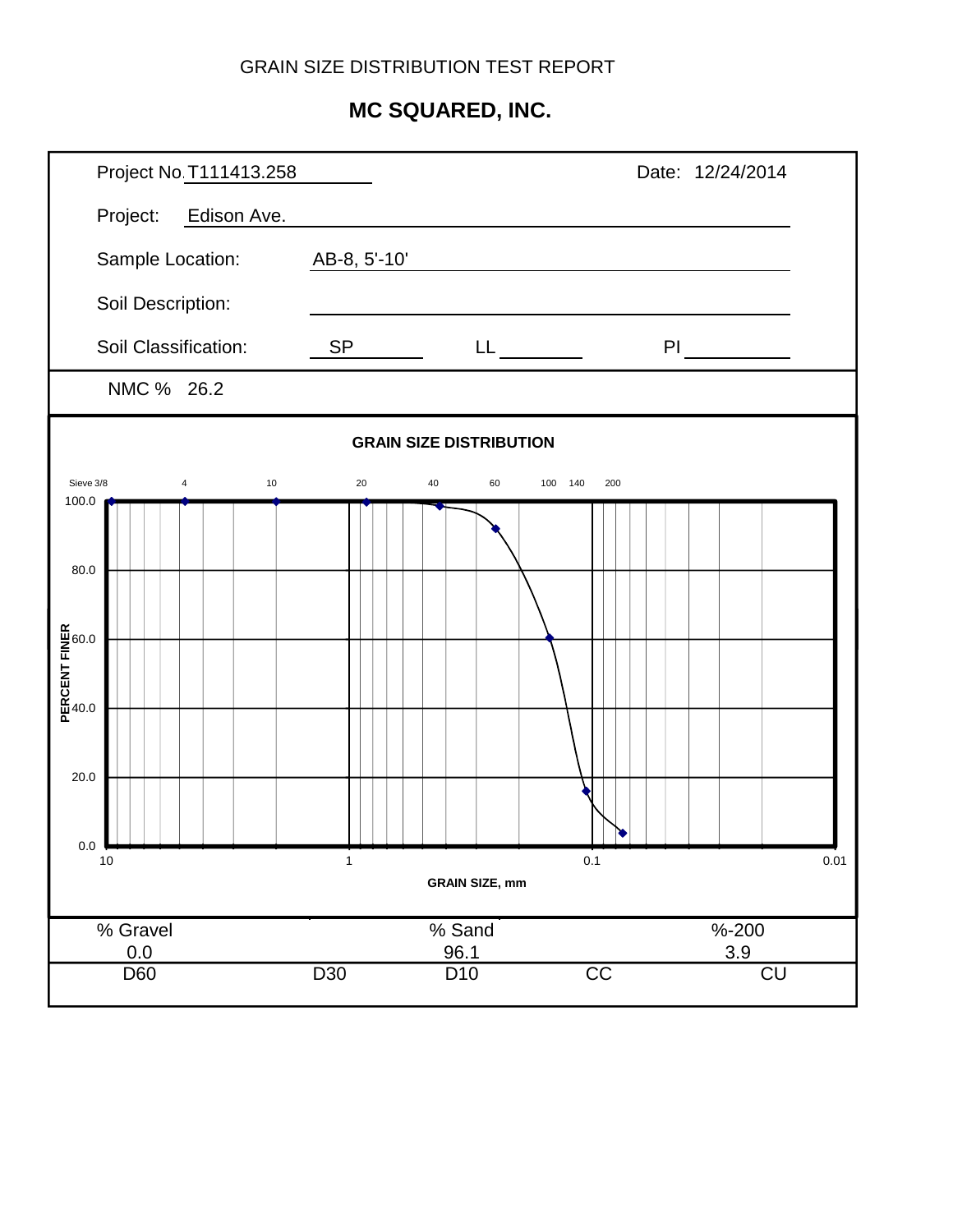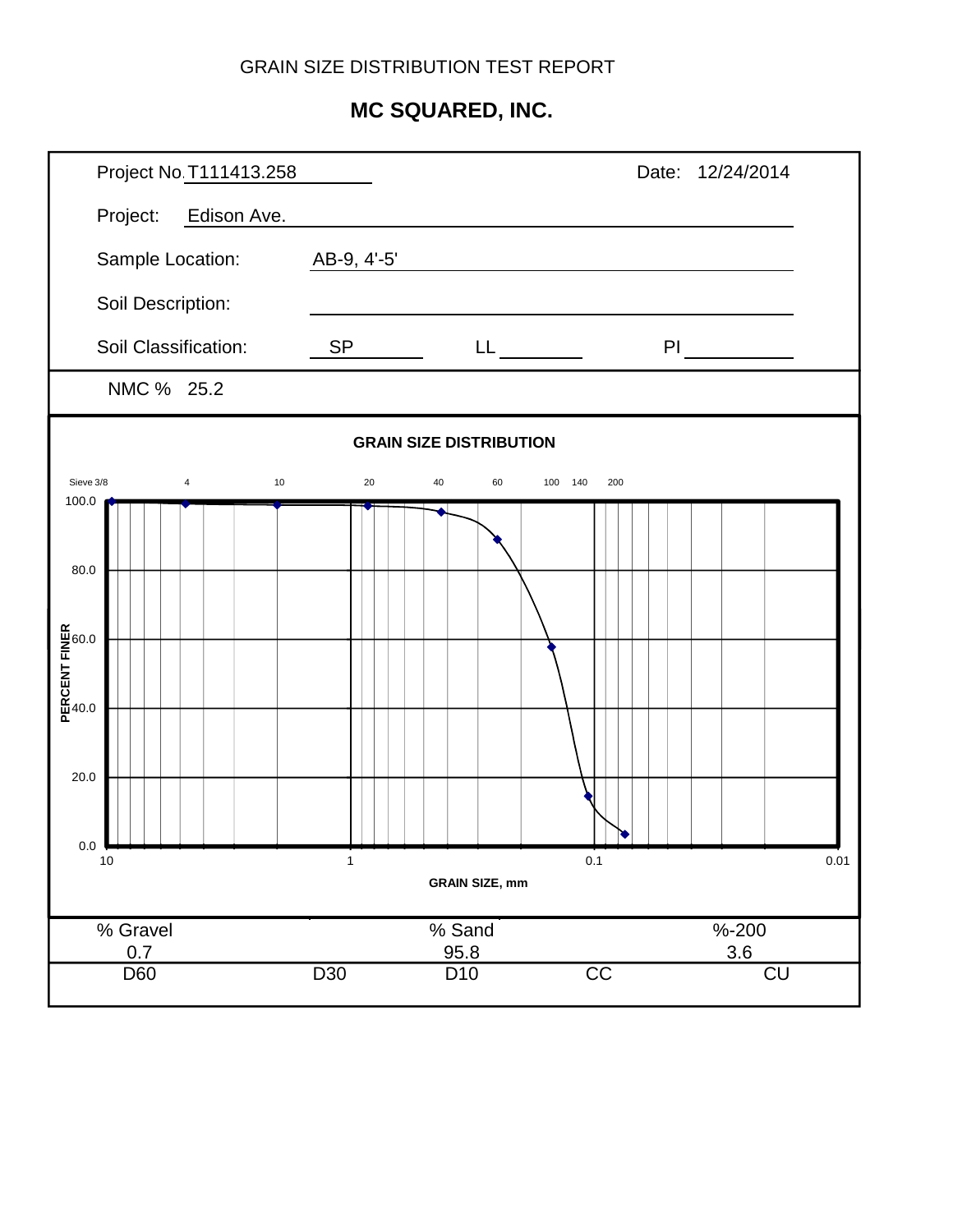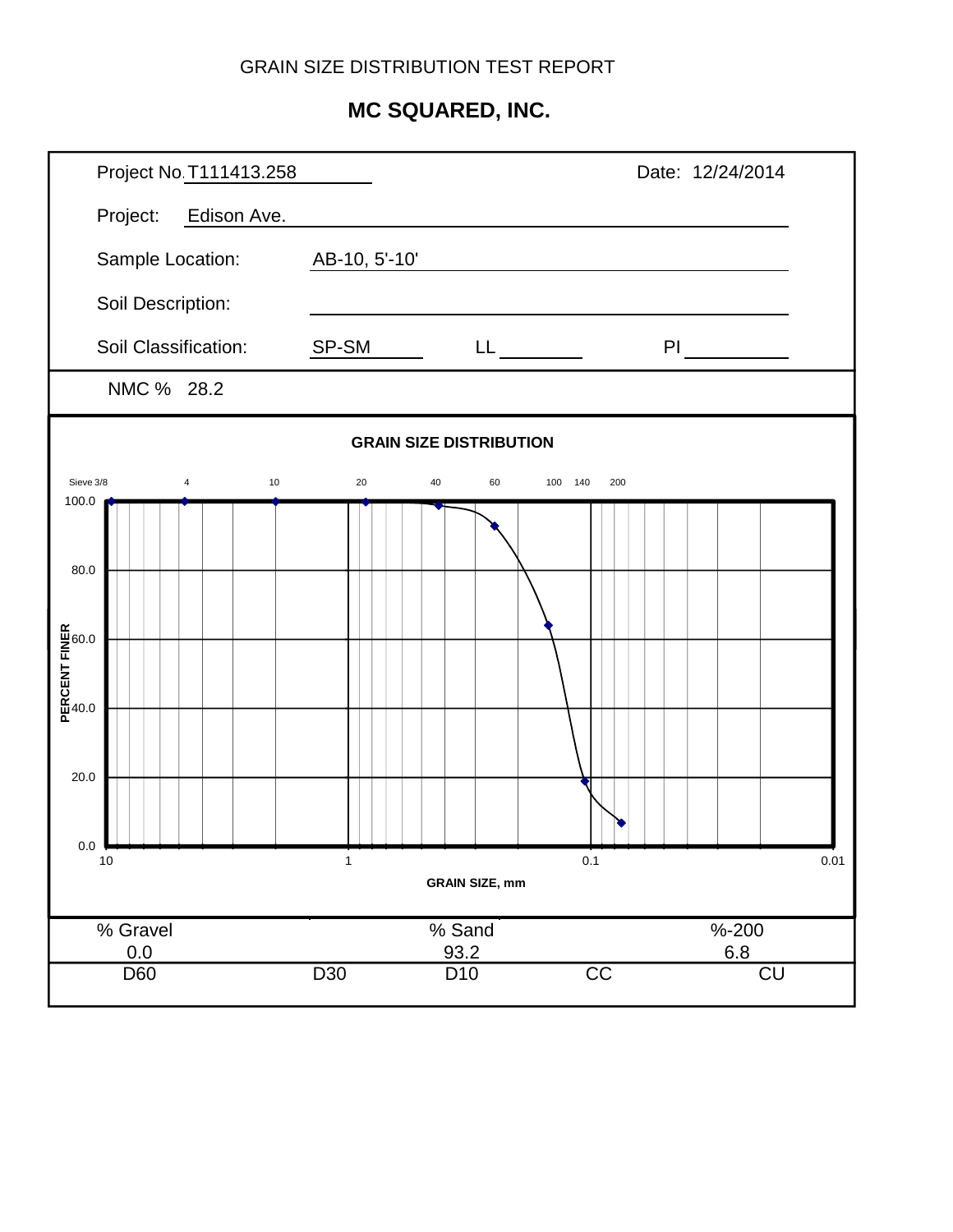#### **TEST PROCEDURES**

The general field procedures employed by MC Squared, Inc. (**MC<sup>2</sup>** ) are summarized in the American Society for Testing and Materials (ASTM) Standard D420 which is entitled "Investigating and Sampling Soil and Rock". This recommended practice lists recognized methods for determining soil and rock distribution and groundwater conditions. These methods include geophysical and in-situ methods as well as borings.

#### **Standard Drilling Techniques**

To obtain subsurface samples, borings are drilled using one of several alternate techniques depending upon the subsurface conditions. Some of these techniques are:

In Soils:

- a) Continuous hollow stem augers.
- b) Rotary borings using roller cone bits or drag bits, and water or drilling mud to flush the hole.
- c) "Hand" augers.

In Rock:

- a) Core drilling with diamond-faced, double or triple tube core barrels.
- b) Core boring with roller cone bits.

The drilling method used during this exploration is presented in the following paragraph.

Hollow Stem Augering: A hollow stem augers consists of a hollow steel tube with a continuous exterior spiral flange termed a flight. The auger is turned into the ground, returning the cuttings along the flights. The hollow center permits a variety of sampling and testing tools to be used without removing the auger.

Core Drilling: Soil drilling methods are not normally capable of penetrating through hard cemented soil, weathered rock, coarse gravel or boulders, thin rock seams, or the upper surface of sound, continuous rock. Material which cannot be penetrated by auger or rotary soil-drilling methods at a reasonable rate is designated as "refusal material". Core drilling procedures are required to penetrate and sample refusal materials.

Prior to coring, casing may be set in the drilled hole through the overburden soils, to keep the hole from caving and to prevent excessive water loss. The refusal materials are then cored according to ASTM D-2113 using a diamond-studded bit fastened to the end of a hollow, double or triple tube core barrel. This device is rotated at high speeds, and the cuttings are brought to the surface by circulating water. Core samples of the material penetrated are protected and retained in the swivel-mounted inner tube. Upon completion of each drill run, the core barrel is brought to the surface, the core recovery is measured, and the core is placed, in sequence, in boxes for storage and transported to our laboratory.

#### **Sampling and Testing in Boreholes**

Several techniques are used to obtain samples and data in soils in the field; however the most common methods in this area are:

a) Standard Penetration Testing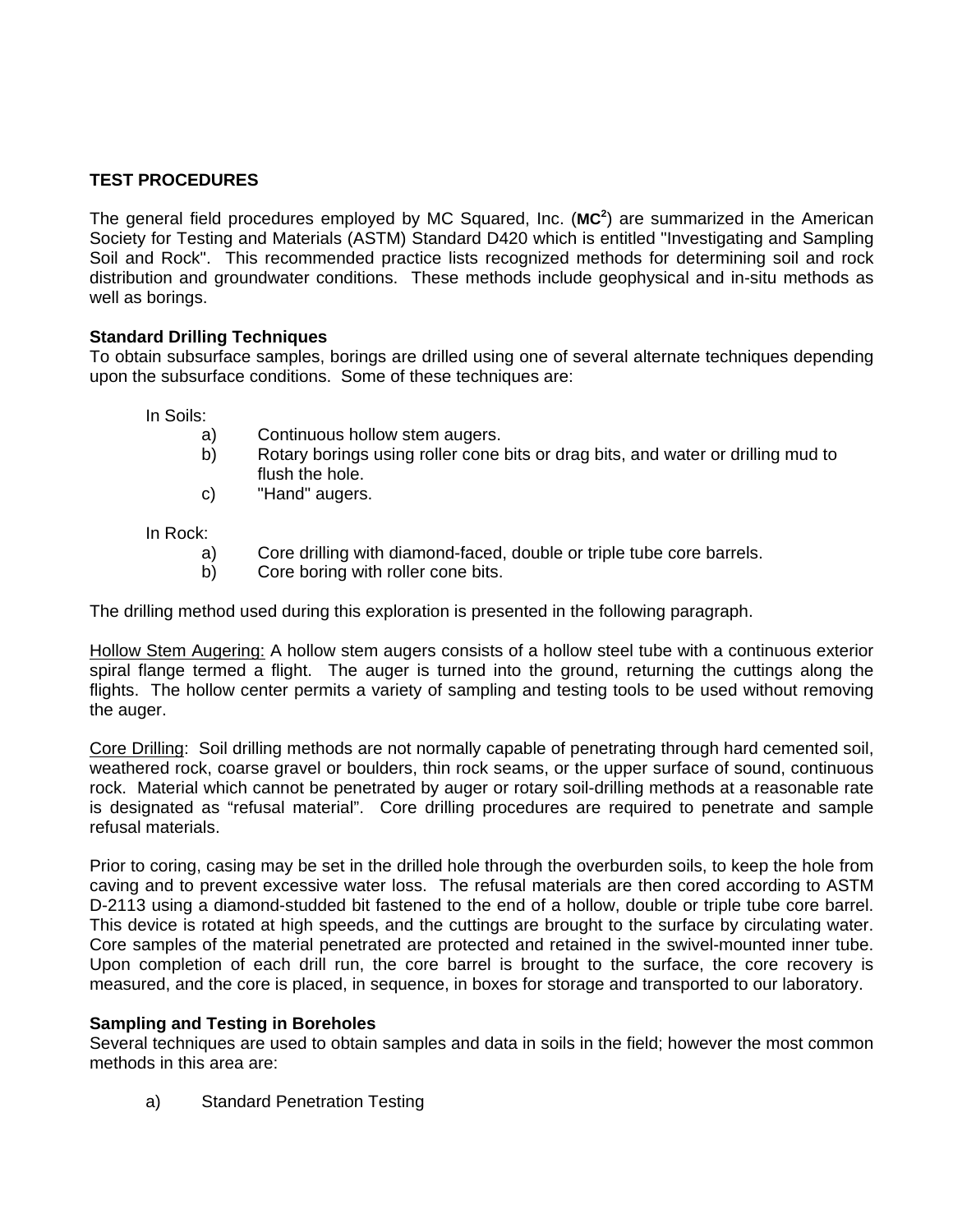- b) Undisturbed Sampling
- c) Dynamic Cone Penetrometer Testing
- d) Water Level Readings

The procedures utilized for this project are presented below.

Standard Penetration Testing: At regular intervals, the drilling tools are removed and soil samples obtained with a standard 2 inch diameter split tube sampler connected to an A or N-size rod. The sampler is first seated 6 inches to penetrate any loose cuttings, and then driven an additional 12 inches with blows of a 140 pound safety hammer falling 30 inches. Generally, the number of hammer blows required to drive the sampler the final 12 inches is designated the "penetration resistance" or "N" value, in blows per foot (bpf). The split barrel sampler is designed to retain the soil penetrated, so that it may be returned to the surface for observation. Representative portions of the soil samples obtained from each split barrel sample are placed in jars, sealed and transported to our laboratory.

The standard penetration test, when properly evaluated, provides an indication of the soil strength and compressibility. The tests are conducted according to ASTM Standard D1586. The depths and Nvalues of standard penetration tests are shown on the Boring Logs. Split barrel samples are suitable for visual observation and classification tests but are not sufficiently intact for quantitative laboratory testing.

Water Level Readings: Water level readings are normally taken in the borings and are recorded on the Boring Records. In sandy soils, these readings indicate the approximate location of the hydrostatic water level at the time of our field exploration. In clayey soils, the rate of water seepage into the borings is low and it is generally not possible to establish the location of the hydrostatic water level through short-term water level readings. Also, fluctuation in the water level should be expected with variations in precipitation, surface run-off, evaporation, and other factors. For long-term monitoring of water levels, it is necessary to install piezometers.

The water levels reported on the Boring Logs are determined by field crews immediately after the drilling tools are removed, and several hours after the borings are completed, if possible. The time lag is intended to permit stabilization of the groundwater level that may have been disrupted by the drilling operation.

Occasionally the borings will cave-in, preventing water level readings from being obtained or trapping drilling water above the cave-in zone.

## **BORING LOGS**

The subsurface conditions encountered during drilling are reported on a field boring log prepared by the Driller. The log contains information concerning the boring method, samples attempted and recovered, indications of the presence of coarse gravel, cobbles, etc., and observations of groundwater. It also contains the driller's interpretation of the soil conditions between samples. Therefore, these boring records contain both factual and interpretive information. The field boring records are kept on file in our office.

After the drilling is completed a geotechnical professional classifies the soil samples and prepares the final Boring Logs, which are the basis for our evaluations and recommendations.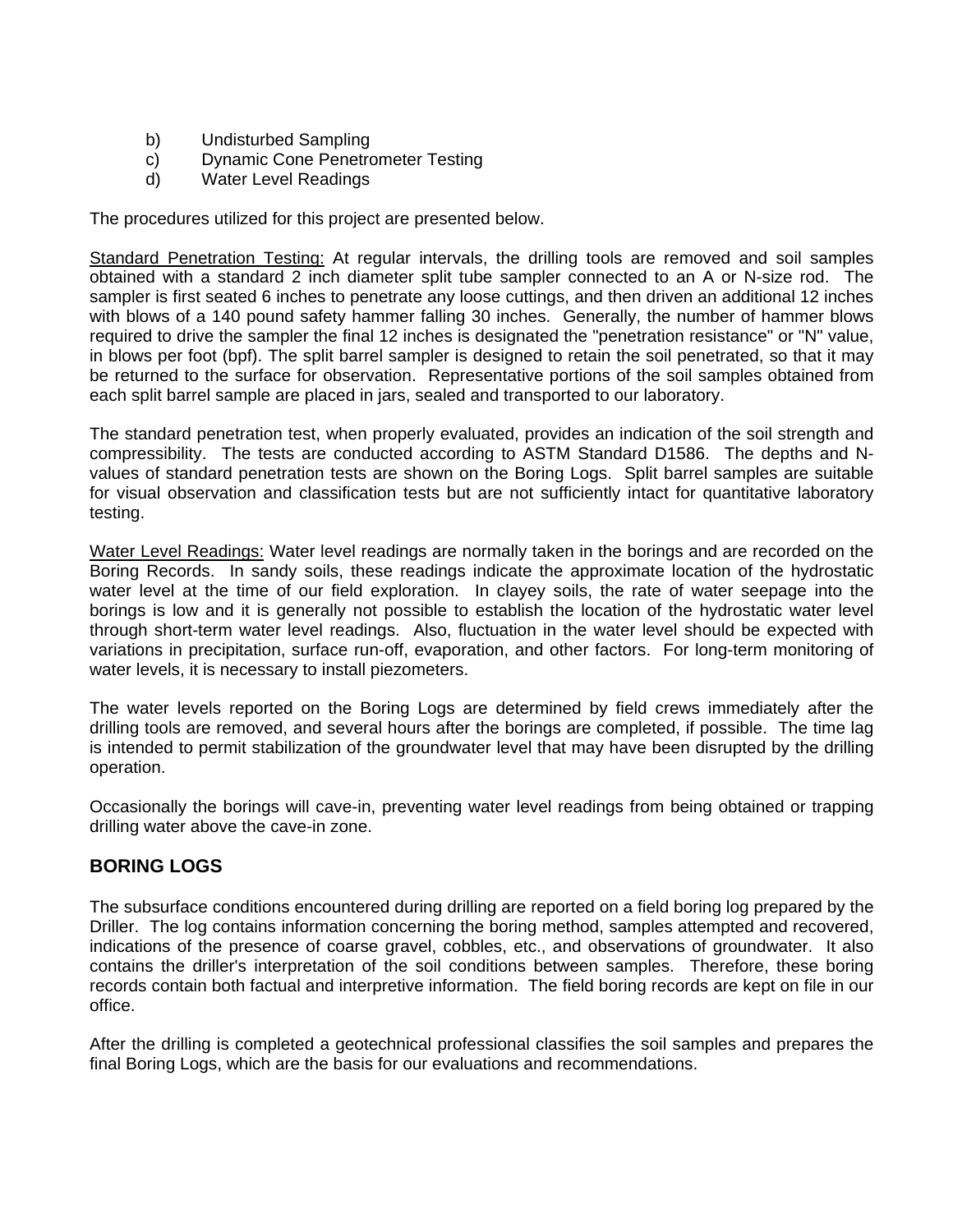#### **SOIL CLASSIFICATION**

Soil classifications provide a general guide to the engineering properties of various soil types and enable the engineer to apply his past experience to current problems. In our investigations, samples obtained during drilling operations are examined in our laboratory and visually classified by an engineer. The soils are classified according to consistency (based on number of blows from standard penetration tests), color and texture. These classification descriptions are included on our Boring Logs.

The classification system discussed above is primarily qualitative and for detailed soil classification two laboratory tests are necessary; grain size tests and plasticity tests. Using these test results the soil can be classified according to the AASHTO or Unified Classification Systems (ASTM D-2487). Each of these classification systems and the in-place physical soil properties provides an index for estimating the soil's behavior. The soil classification and physical properties are presented in this report.

The following table presents criteria that are typically utilized in the classification and description of soil and rock samples for preparation of the Boring Logs.